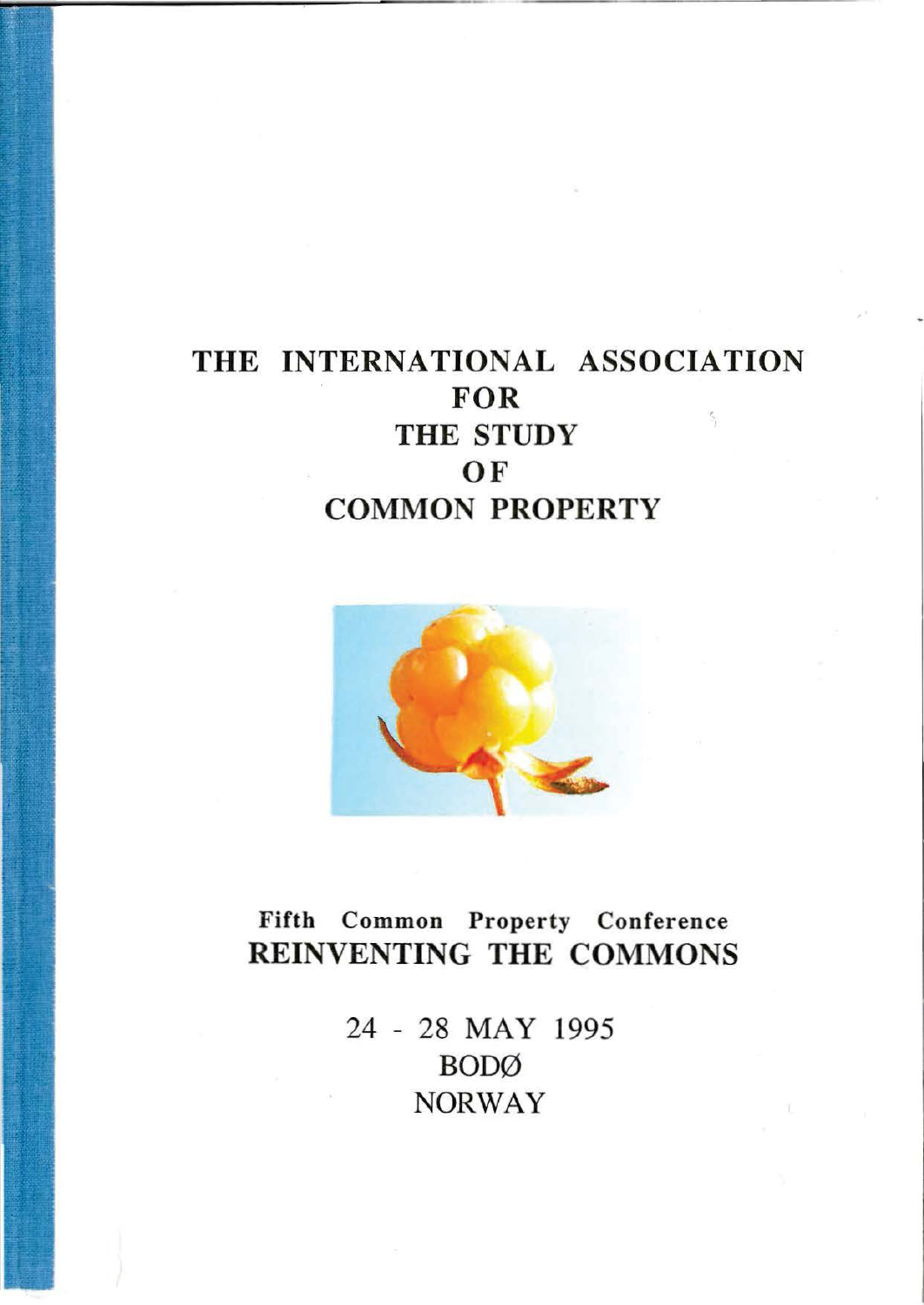#### **THE IASCP CONFERENCE 1995**<br>THE IASCP CONFERENCE 1995



**INTERNATIONAL ASSOCIATION FOR THE STUDY OF**  $\mathbf{COMMON}$ PROPERTY

<u> 1989 - Johann Barbara, marka a shekara tsa 1989 - An tsa 1989 - An tsa 1989 - An tsa 1989 - An tsa 1989 - An</u>

## **CONFERENCE ORGANISERS**

International Association for the Study of Common Property Agricultural University of Norway Høgskolen i Bodø University of Trondheim

## **FINANCIAL SUPPORT**

The conference organisers wish to thank the following for their financial support:

Danish Ministry of Foreign Affairs. Norwegian Ministry of Foreign Affairs, Norwegian Agency for Development Co-operation, Swedish Agency for Research Co-operation with Developing Countries, The Research Council of Norway, Landsdelsutvalget for Nord-Norge The Norwegian Association of Mountain Councils (Norges Fiellstyresamband) Bodø Municipality Nordland Fylke The Norwegian Farmers Association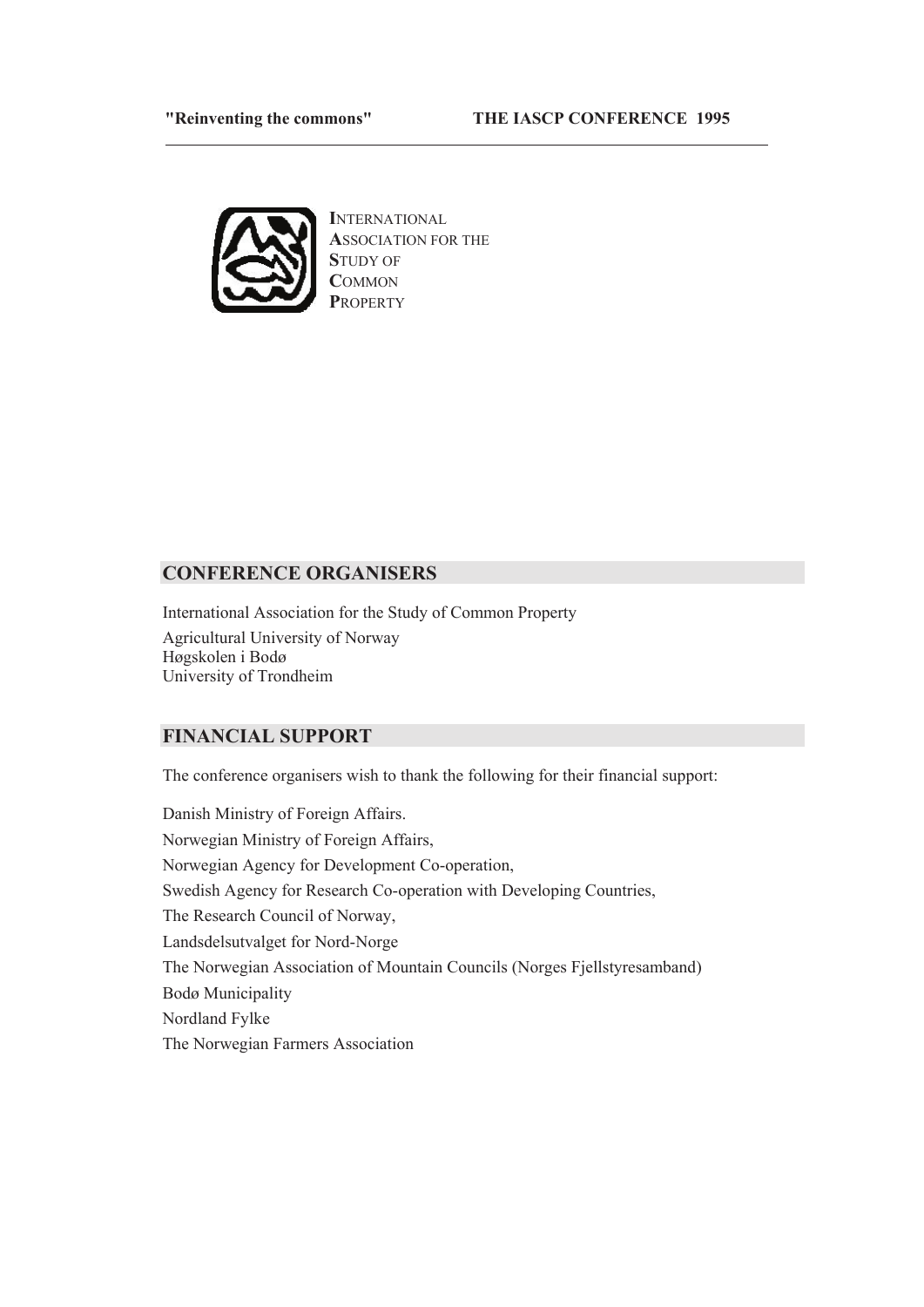# REPORT

# ON

# REINVENTING THE COMMONS

# THE FIFTH INTERNATIONAL CONFERENCE

OF

# THE INTERNATIONAL ASSOCIATION FOR THE STUDY OF COMMON PROPERTY

**Erling Berge Audun Sandberg**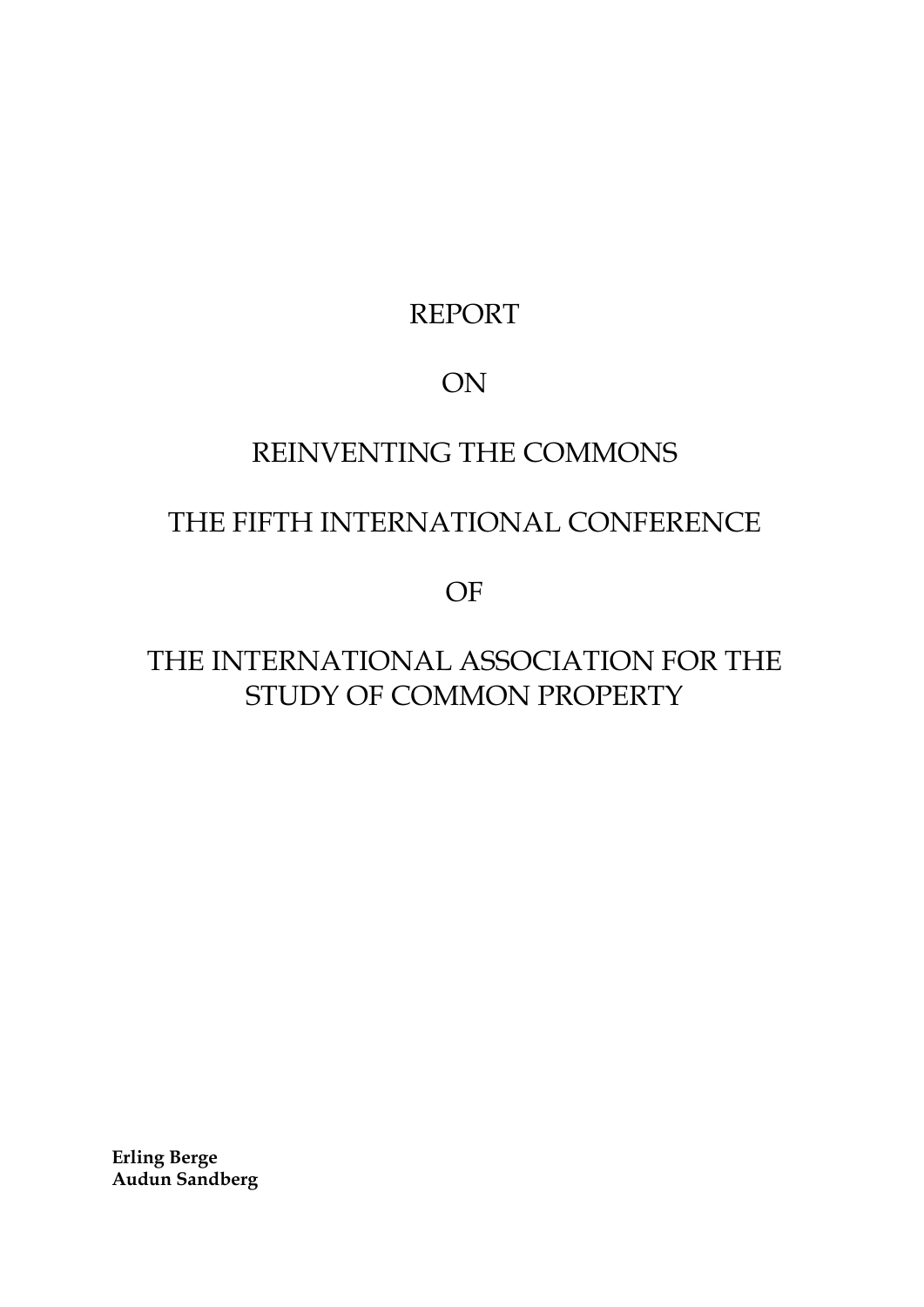## **TABLE OF CONTENTS**

| Introduction                                                     | 3  |
|------------------------------------------------------------------|----|
| Preparations                                                     | 3  |
| Basic statistics for the conference                              | 4  |
| <b>Field excursions</b>                                          | 5  |
| Best poster and best student paper                               | 6  |
| Scientific significance of the VIASCP common property conference | 6  |
| Conclusion                                                       | 7  |
| Conference organisers                                            | 8  |
| <b>Hosts</b>                                                     | 8  |
| <b>Financial support</b>                                         | 8  |
| Organising committees and secretariat                            | 9  |
| Programme                                                        | 10 |
| Participation of third world scholars                            | 15 |
| Participation of scholars from Eastern Europe                    | 18 |
| List of collected papers                                         | 19 |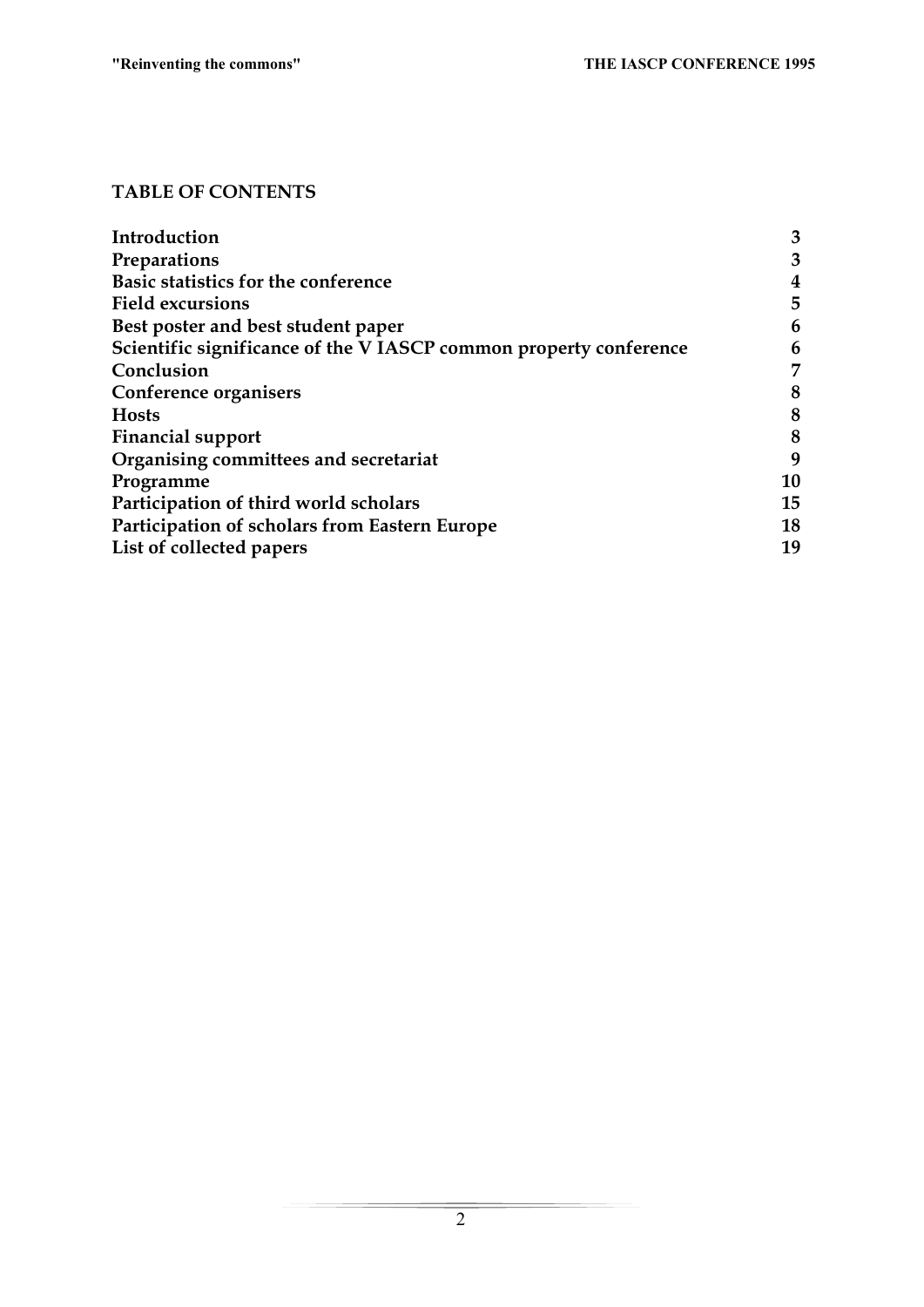## **INTRODUCTION**

With this report the co-chairs of the organising committee wish to thank all our funding agencies, all the members of the organising committees, all the participants of the conference, and most of all our support staff at the Agricultural University of Norway and at Høgskolen i Bodø, Ragnar Øygard, Colin Murphy, Anne Utvær, and Trond Kristiansen. We also want to thank the staff at the Raddisson-SAS hotel in Bodø and our friends in Beiarn and Røst who contributed to the success of the field excursions.

It was a strenuous task and a wonderful experience.

The report is intended cover the needs of the Norwegian conference organisers, our funding agencies and the International Association for the Study of Common Property. It outlines the preparations and give basic statistics of the conference. The details of accounts for specific sources of funding, members of organising committees, final programme, invited scholars and registered papers are given in separate sections. More details about the participants, programme and papers presented are to be found in the book of programme, and the book of abstracts already distributed.

## **PREPARATIONS**

The planning of this conference started in the fall of 1992 after some preliminary discussion during the third IASCP-conference in Washington in 1992. A grant from the Norwegian Ministry for Foreign Affairs for 1993 and 1994 made possible the preparations. They consisted in establishing a Nordic program committee (see list of members below) and start the program preparations. The Agricultural University of Norway agreed to take responsibility for the accounts of the conference and support from the Norwegian Association for Development Study was enlisted. A preliminary proposal for the conference was presented to and accepted by the board of the IASCP during the fourth conference in Manila in June 1993.

The first task was to find a suitable venue for the conference. Hotels in Oslo, Geilo, Bergen, Lillehammer, Trondheim and Bodø were invited to submit proposals. During the fall of 1993 the three most feasible proposals were visited by Erling Berge and Colin Murphy. Geilo and Bodø seemed about equal. A grant promise from Landsdelsutvalget for Nord-Norge and Namdalen decided in favour of Bodø. The first meeting of the organising committee was held in Oslo 17.-19. December 1993. The choice of venue was confirmed, Erling Berge and Audun Sandberg were trusted with the main responsibility for the program and the planning of the conference. A local organising committee was established headed by Bjørn Sagdahl at Høgskolen i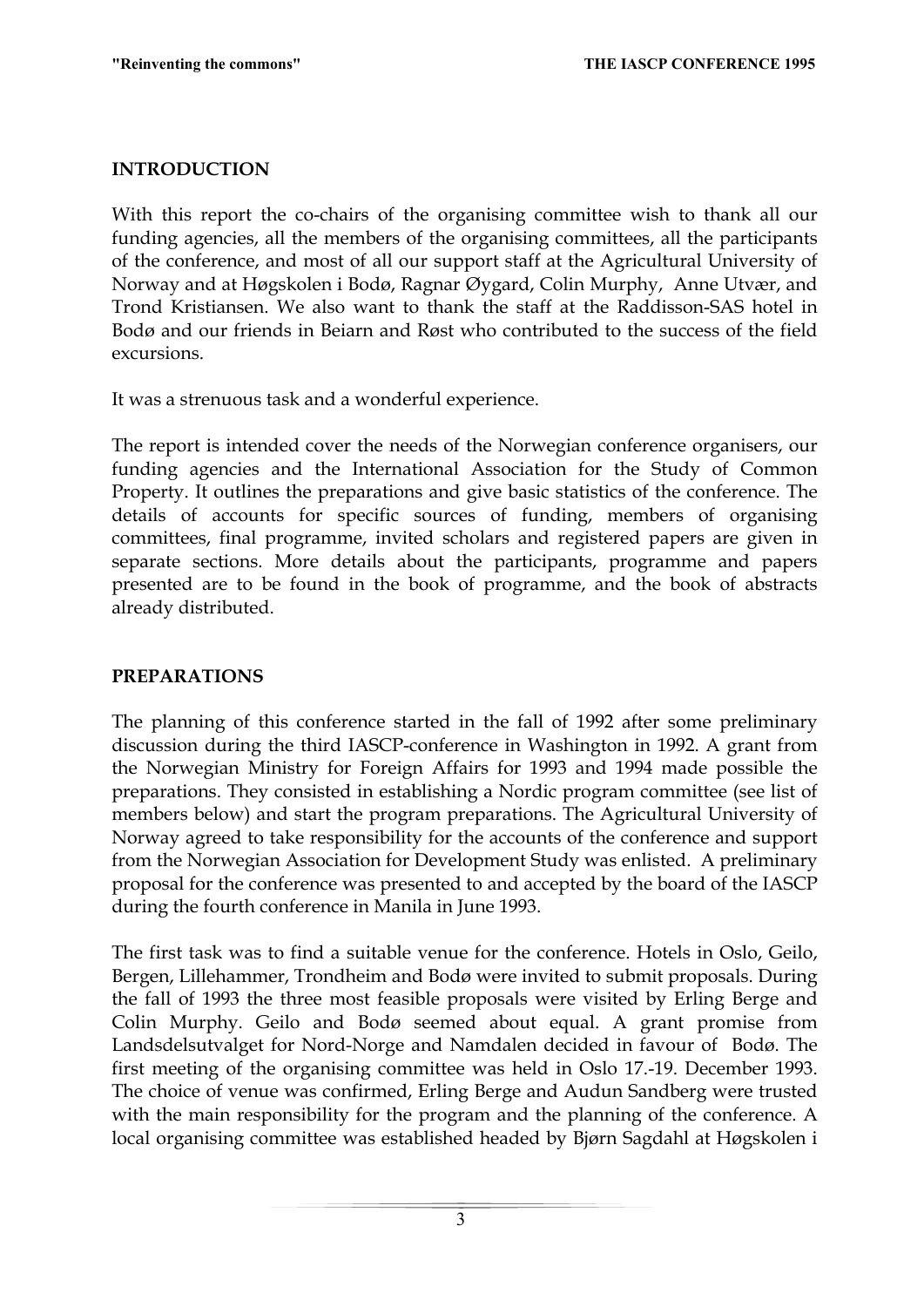Bodø. As the main theme of the V IASCP conference, the organising committee decided on "Reinventing the Commons".

During the spring of 1994 the conference was announced. To secure funding for inviting scholars from the third world the appropriate agencies in Denmark, Finland, Norway, and Sweden were approached. From Norway we got NOK400.000, from Denmark DEK200.000 and from Sweden SEK200.000. Several agencies were asked for funds to invite scholars from Eastern Europe. The Research Council of Norway granted us NOK80.000. Additional financial support for the practical arrangement in Bodø was secured from Norges Fjellstyresamband, Norges Bondelag, Nordland Fylke and Bodø Kommune.

The second meeting of the organising committee was held 1.-4. September in Oslo. By the time of that meeting, 270 paper proposals were received, and 22 session chairs had confirmed their willingness to participate as chairs for a total of 35 sessions. The program outline contained a proposal of 60 sessions and a strategy for securing additional session chairs was agreed upon. From third world scholars the committee had received a total of 47 applications for travelling funds. A few more arrived in the weeks immediately after the meeting. The applications were ranked according to an evaluation of scholarly contribution and need of funding. By late October, letters of acceptance and invitation were ready to be mailed out. For those in need of travel assistance a contract proposal was included. In December, the grant for inviting scholars from eastern Europe was confirmed and invitations could be sent out.

# **BASIC STATISTICS FOR THE CONFERENCE**

The fifth conference of the International Association for the Study of Common Property, "Reinventing the Commons", opened at the Raddisson-SAS Hotel in Bodø, Norway, on the 24. of May and closed on the 28. May. During the conference, 340 persons participated. Most of them participated throughout the conference.

A basic theme of the IASCP-conferences has been property rights systems and their impact on resource management and sustainability of resource use, with an emphasis on the situation in developing countries, and northern areas.

Funding from Danish Ministry of Foreign Affairs, Norwegian Ministry of Foreign Affairs, Norwegian Agency for Development Co-operation, and Swedish Agency for Research Co-operation with Developing Countries made it possible to invite 46 participants from the third world. Unfortunately, six of these had to withdraw, but 3 delivered their paper in spite of this. A total of 43 papers from invited third world scholars were presented.

The location of the conference in Europe and Norway suggested a possibility for introducing new issues such as the changing property rights in Eastern Europe, and the old commons of Europe.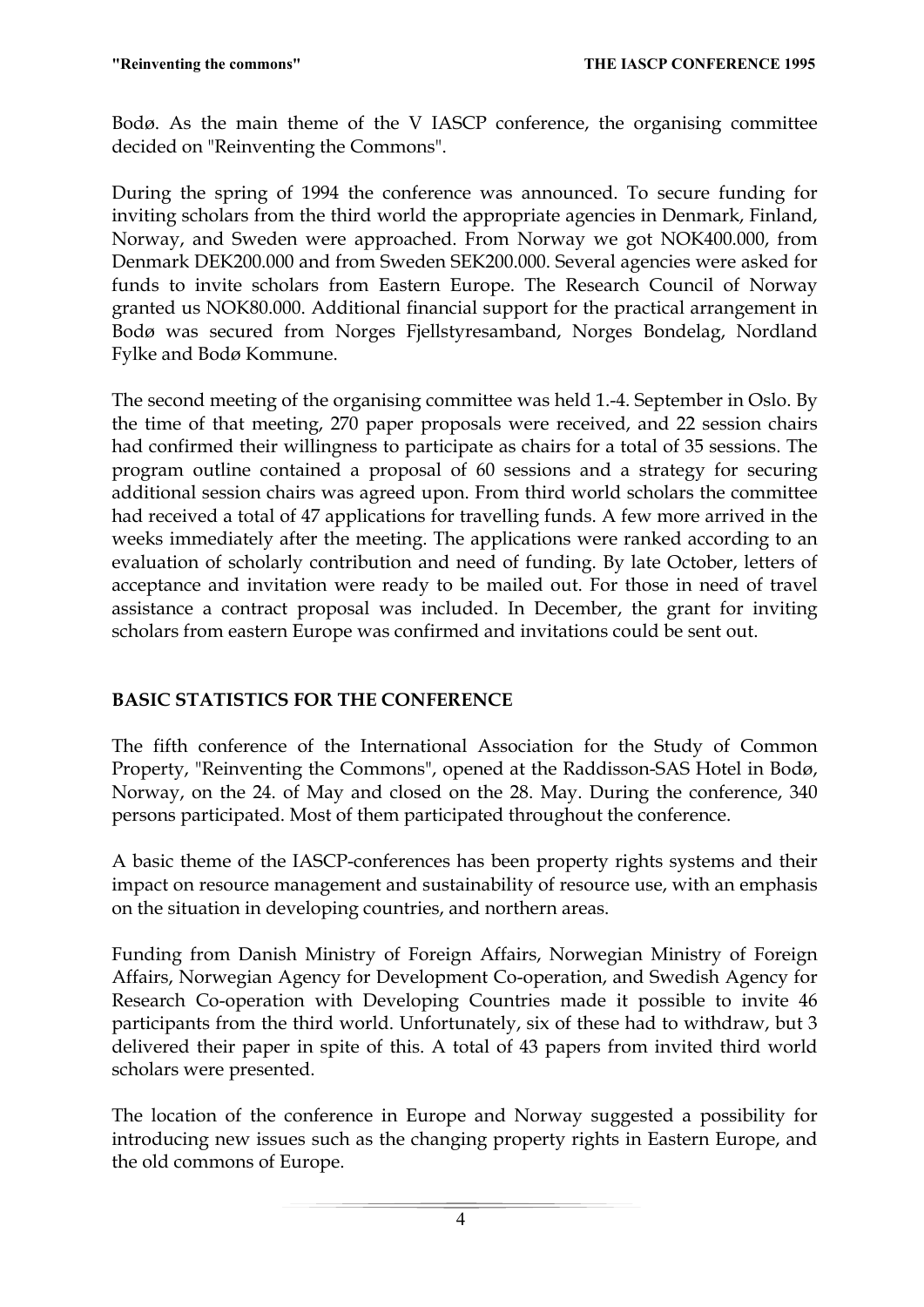Funding from the Norwegian Research Council made it possible to invite 8 scholars from 5 different countries in eastern Europe to present papers on the situation in their countries. In several ordinary sessions, the forest commons of Europe and the commons of the Arctic region were also explored.

The conference consisted of 66 sessions with 220 presentations of papers. Also 2 video-presentations were on the program. Excursions to Røst and Beiarn were laced with 7 special lectures on various aspects of the resource situation in these communities. The 5 plenary sessions highlighted through 8 presentations themes like

- the Norwegian resource policy in the northern region,
- economic theories about common property, social institutions, and development (3 presentations),
- Robert McC. Netting's contribution to research on common property<sup>1</sup>,
- bio-diversity (2 presentations), and
- the indigenous peoples of the world and the right to our common future.

Out of the 235 paper presentations 200 papers have been collected (see list below) and will be made available at Høgskolen i Bodø, the University of Trondheim, the Agricultural University of Norway and the Workshop in Political Theory and Policy Analysis, Indiana University.

## **FIELD EXCURSIONS**

1

Participants could choose between two full day field excursions on Saturday May 27, one by bus and one by boat. As the boat had a limited capacity, registration for the excursion by boat was on a first come first served basis.

1. Beiarn Mountain Valley by bus via Saltstraumen - the world's strongest tidal current. This field excursion emphasised the conflict between farmers and the forest commons, new forms of collective action in relation to goat farming and sustainable reindeer herding in National Park areas.

2. The Island of Røst in the Lofoten Archipelago by catamaran. This field excursion emphasised total dependence on fish resources, strategies for more "property rights" to the community, the social capital of crafts in stockfish production and sea-birds from a common food-reserve to environmental indicators.

Judging from the praise received from the conference participants, the field excursions were a very successful element in the conference

<sup>1</sup> Robert McC. Netting was president of IASCP 1991-92. He died 4 February 1995.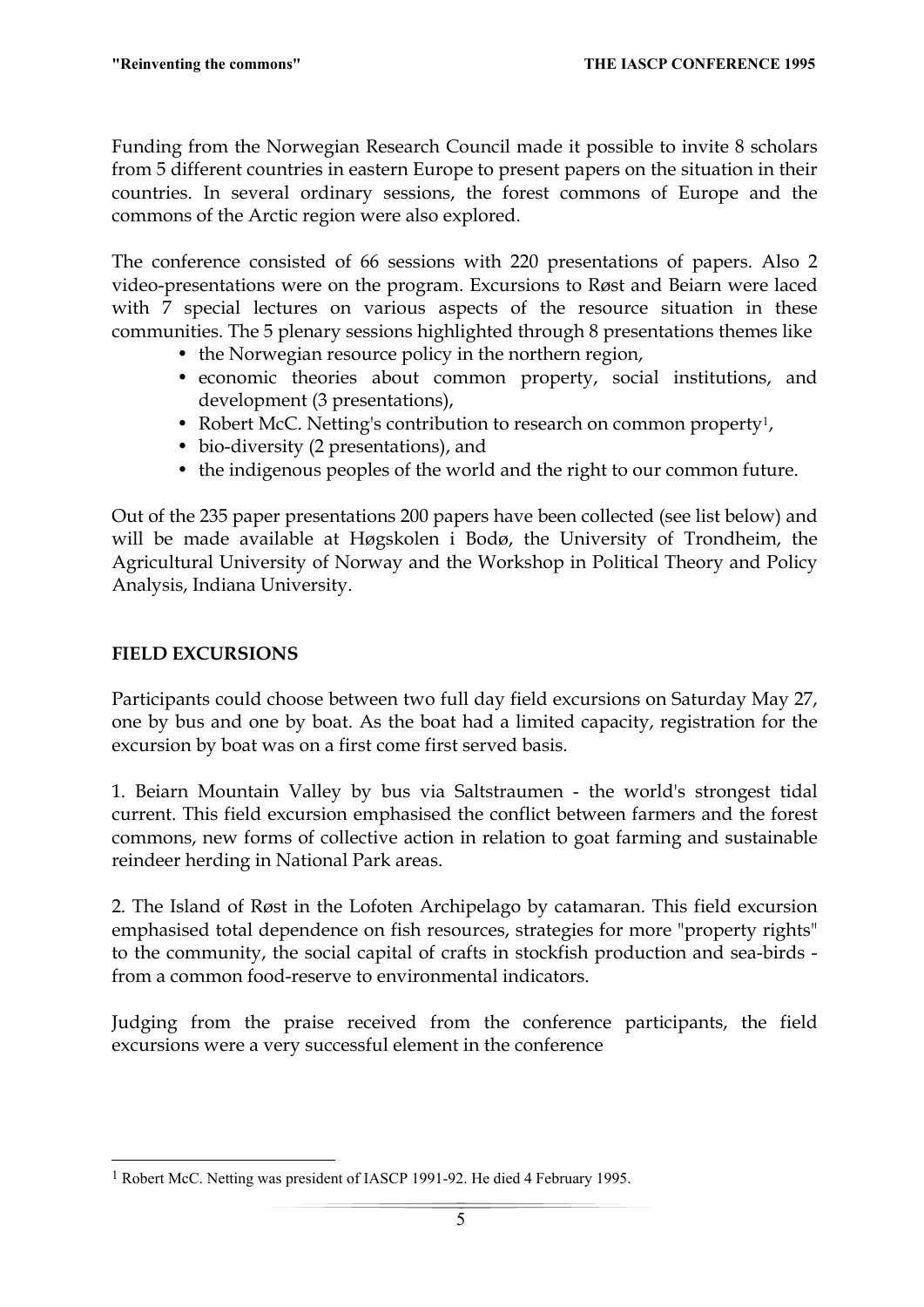## **BEST POSTER AND BEST STUDENT PAPER**

There was competition for the best poster and the best student paper.

Posters were judged *in situ* by a committee consisting of Fikret Berkes (Canada), James T. Thomson (USA), and Jacques Weber (Fance).

First prize went to **Guy Fontenelle,** Department of Environment and Exploitation of Natural Resources, Ecole Nationale Supérieure Agronomique, Rennes, France, for his poster based on the paper "CAN A CO-MANAGEMENT ARRANGEMENT BE DEVELOPED FOR WILLAPA BAY WATERSHED, WA, USA?"

There were 21 entries for the best student paper, 9 papers were on time (deadline 30. April) for a committee consisting of Minoti Chakravarty-Kaul (India), David Feeny (USA), and Carl Folke (Sweden).

First prize went to **Tor A. Benjaminsen** Centre for Development and the Environment, University of Oslo, Norway, for his paper "NATURAL RESOURCE MANAGEMENT AND DECENTRALISATION. TOWARDS CO-MANAGEMENT IN MALI?"

## **SCIENTIFIC SIGNIFICANCE OF THE V IASCP COMMON PROPERTY CONFERENCE**

As a research conference, this had major significance in the field of institutional analysis related to resource management. Through the participation from more than 300 of the world's most active researchers in this field, the conference was a major achievement by the Nordic scientific Community. On the larger international scene, the conference contributed especially to integrate French and other European academic communities better into a scientific tradition that has largely been North American, Pacific, South Asian and Nordic. It illuminated the "state of the art" in common property theory and the application of institutional analysis in academic disciplines as diverse as economics, political science, social anthropology, law, sociology, biology and hydrology. The conference also gathered a high number of resource managers and postgraduate students from fisheries, forestry, water, pasture etc. and facilitated an active interchange of ideas between the academic disciplines and the applied professional fields of knowledge. As the list of registered papers illustrates, the number of such transdisciplinary and applied contributions was substantial at this conference. In the longer run, this means that also the policy relevance of the Common Property Conference will be significant on the European Scene.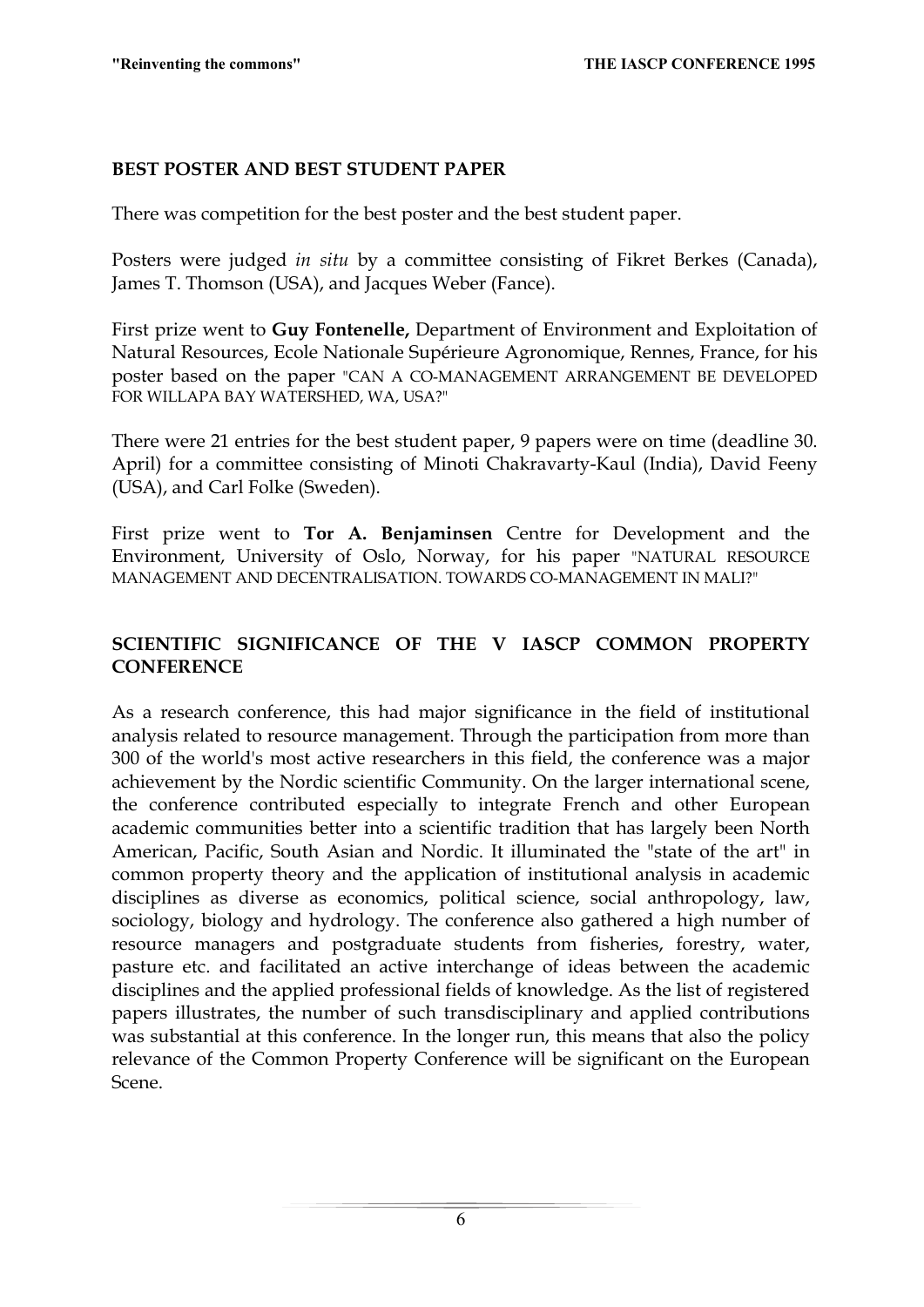## **CONCLUSION**

According to the reactions to the organisers from the participants at the conference, the 5th IASCP Common Property Conference in Bodø was - in comparison with a series of successful conferences : North Carolina, Winnipeg, Washington, Manila among the most well attended, had the largest number of high quality scientific papers, the best discussions and the most instructive field excursions. As such, it has therefore raised the expectations ahead of the important 1996 IASCP Conference in San Francisco and the 1997 Conference in India.

The former president of IASCP, David Feeny, expressed his conclusion in a letter of thanks to the organising committee:

"The conference was extraordinarily well organised. The quality of the sessions was excellent. The arrangements and hospitality were superb. The meeting was well attended. Well done!"

The co-chairs of the organising committee can only say thanks on behalf of all those who contributed to the success.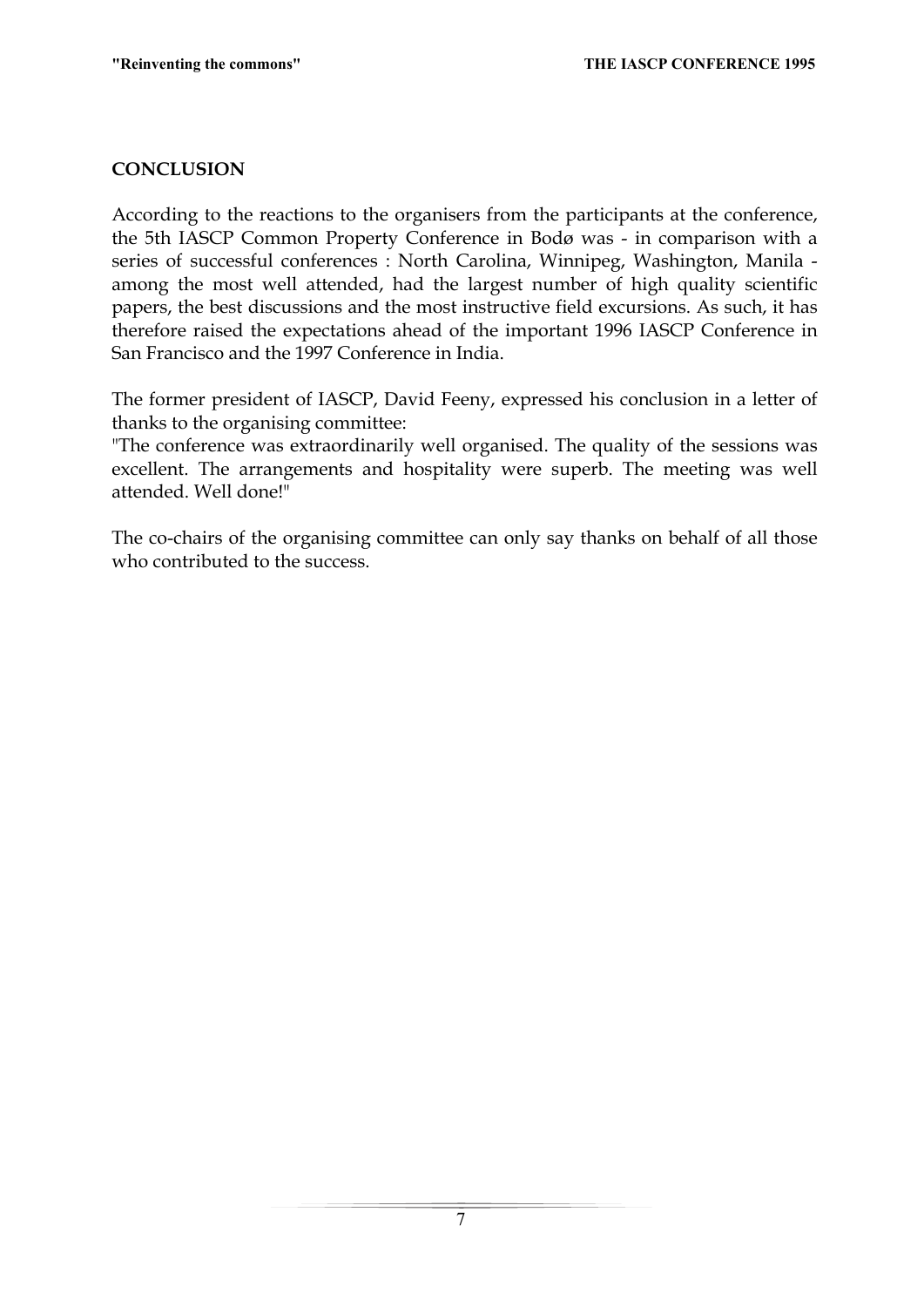## **CONFERENCE ORGANISERS**

International Association for the Study of Common Property Agricultural University of Norway Høgskolen i Bodø University of Trondheim

## **HOSTS**

The conference organisers wish to thank **Høgskolen i Bodø, Bodø Municipality** and **Nordland Fylke** for hosting the conference and for outstanding support in the organisation of the conference.

### **FINANCIAL SUPPORT**

We want to express or gratitude to the following for funding the conference: **FUNDING OF THE CONFERENCE "REINVENTING THE COMMONS"** 

|                                                         |        | Year   |                   |
|---------------------------------------------------------|--------|--------|-------------------|
|                                                         | 1993   | 1994   | 1995              |
| <b>General funds:</b>                                   |        |        |                   |
| Norwegian Ministry of Foreign Affairs,                  | 50.000 | 75.000 | $\Omega$          |
| The Research Council of Norway                          |        | 45.000 | 45.000            |
| Landsdelsutvalget for Nord-Norge and                    |        |        |                   |
| Namdalen                                                |        |        | 250.000           |
| The Norwegian Association of Mountain                   |        |        |                   |
| Councils (Norges Fjellstyresamband)                     |        |        | 20.000            |
| The Norwegian Farmers Association                       |        |        |                   |
| (Norges Bondelag)                                       |        |        | 5.000             |
| Nordland Fylkeskommune                                  |        |        | 10.000            |
| Bodø Kommune                                            |        |        | 10.000            |
| Høgskolen i Bodø                                        |        |        | 22.000            |
| <b>Funds to cover participation from Eastern Europe</b> |        |        |                   |
| The Research Council of Norway                          |        |        | <b>NOK 80.000</b> |
| Funds to cover participation from the third world       |        |        |                   |
| Norway:                                                 |        |        |                   |
| Norwegian Ministry of Foreign Affairs                   |        |        | NOK200.000        |
| NORAD, Norwegian Agency for                             |        |        |                   |
| Development Co-operation,                               |        |        | NOK200.000        |
| Denmark:                                                |        |        |                   |
| Danish Ministry of Foreign Affairs                      |        |        | DKR200.000        |
| Sweden:                                                 |        |        |                   |
| SAREC, Swedish Agency for Research                      |        |        |                   |
| Co-operation with Developing Countries,                 |        |        | SEK200.000        |
|                                                         |        |        |                   |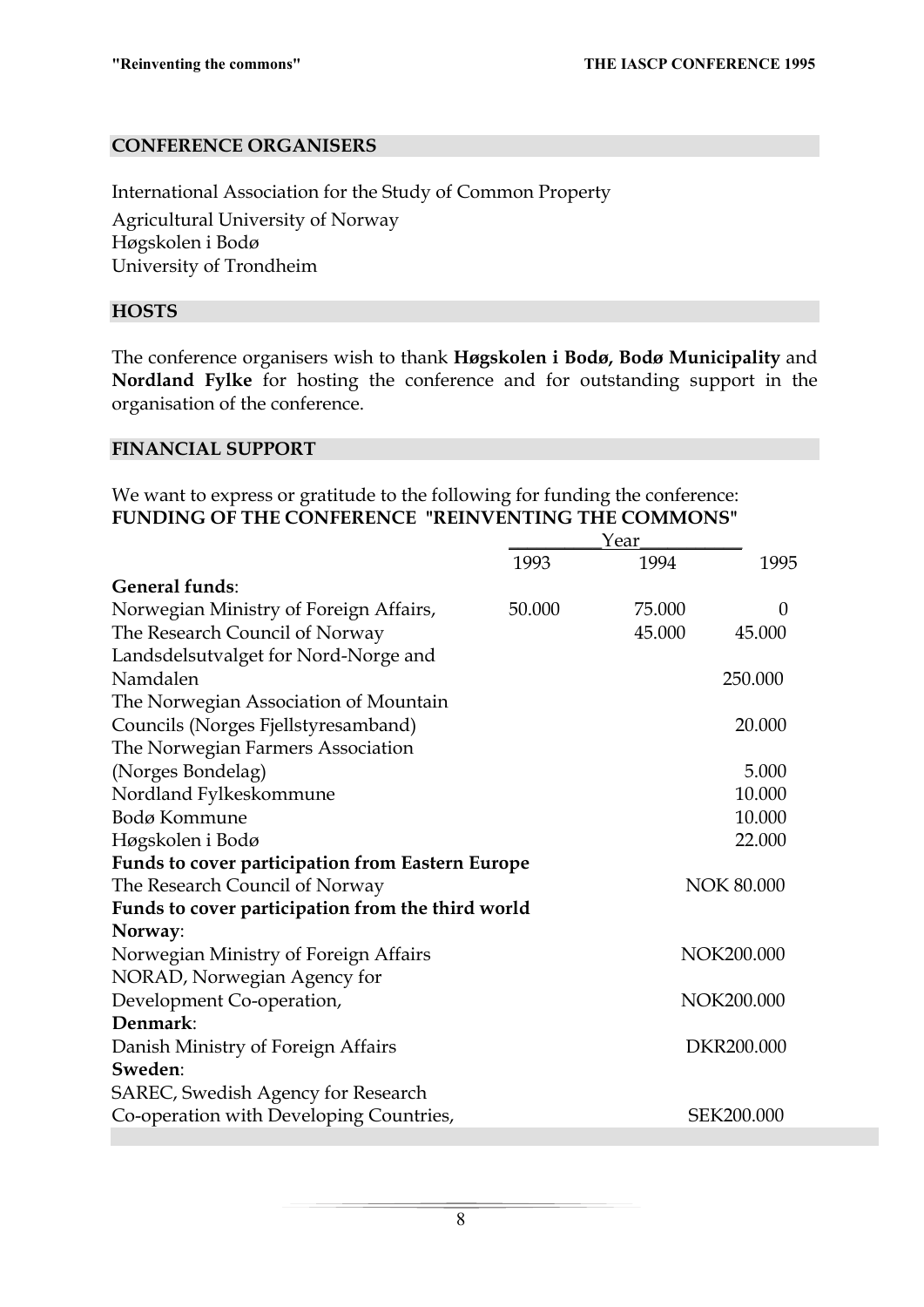## **ORGANISING COMMITTEES AND SECRETARIAT**

#### **PROGRAMME COMMITTEE**

#### **Norway**

Professor **Erling Berge** Department of Sociology and Political Science, University of Trondheim, N-7055 Dragvoll, e-mail: erling.berge@svf.unit.no

Associate Professor **Audun Sandberg** Høgskolen i Bodø, N-8002 Bodø e-mail: audun.sandberg@isv.hibo.no

Associate Professor **Alf Haakon Hoel** NFH/University of Tromsø, N-9001 Tromsø e-mail: alfh@nfh.uit.no

### Research Fellow **Trond Vedeld**

Norwegian Association for Development Research NORAGRIC, Agricultural University of Norway, N-1432 Ås, e-mail: nortv@nlh10.nlh.no (Trond Vedeld)

### **Denmark**

Professor **Elisabeth Vestergaard,** Department of Ethnography and Social Anthropology, Aarhus University, Moesgaard, DK-8320 Hoejbjerg

### **Iceland**

Professor **Gísli Pálsson** Department of Anthropology, University of Iceland

### **Sweden**

### Deputy Director **Carl Folke**

The Beijer Institute, The International Institute of Ecological Economics, The Royal Swedish Academy of Sciences, Stockholm

#### **Finland**

### Dr. **Kaisa Korpijaakko-Labba**

Nordic Saami Institute, Kautokeino, Norway

### **HEAD OF ORGANISING COMMITTEE IN BODØ**

Associate Professor **Bjørn Sagdahl** Høgskolen i Bodø, Bodø

Conference secretary Trond Kristiansen Høgskolen i Bodø, N-8002 Bodø, Norway tel.: +47 75 51 73 16 fax: +47 75 51 74 57 e-mail: Trond.Kristiansen@isv.hibo.no

#### **CONSULTING MEMBERS**

President of IASCP, Professor **David Feeny,**  McMaster University, Hamilton, Canada

President-elect of IASCP, Professor **Margaret A. McKean,** Duke University, Durham, U.S.A.

IASCP Secretary/Treasurer **Charlotte Hess,**  Indiana University, Bloomington , U.S.A.

Professor **Svein Jentoft**  University of Tromsø, Tromsø, Norway

Dr. **Jacques Weber** CIRAD, Paris, France

Research Fellow **Are Knudsen** The Christian Michelsen Institute Fantoft, Norway

### **SECRETARIAT**

Conference Secretary **Anne Utvær**, Executive Officer, NORAGRIC, Agricultural University of Norway, PO Box 5001, N-1432 Ås, Norway tel.: +47 64 94 93 80; fax: +47 64 94 93 81 e-mail: anne.utvaer@sbu.nlh.no

Dr **Ragnar Øygard,** Director NORAGRIC, Agricultural University of Norway P.O. Box 5001, N-1432 Ås, Norway e-mail: sburo@sbu.nlh.no

### **CONFERENCE BANK ACCOUNT**

The International Association for the Study of Common Property **Account no 82100475304** Union Bank of Norway/ Sparebanken NOR Kirkegaten 18, 0153 OSLO, Norway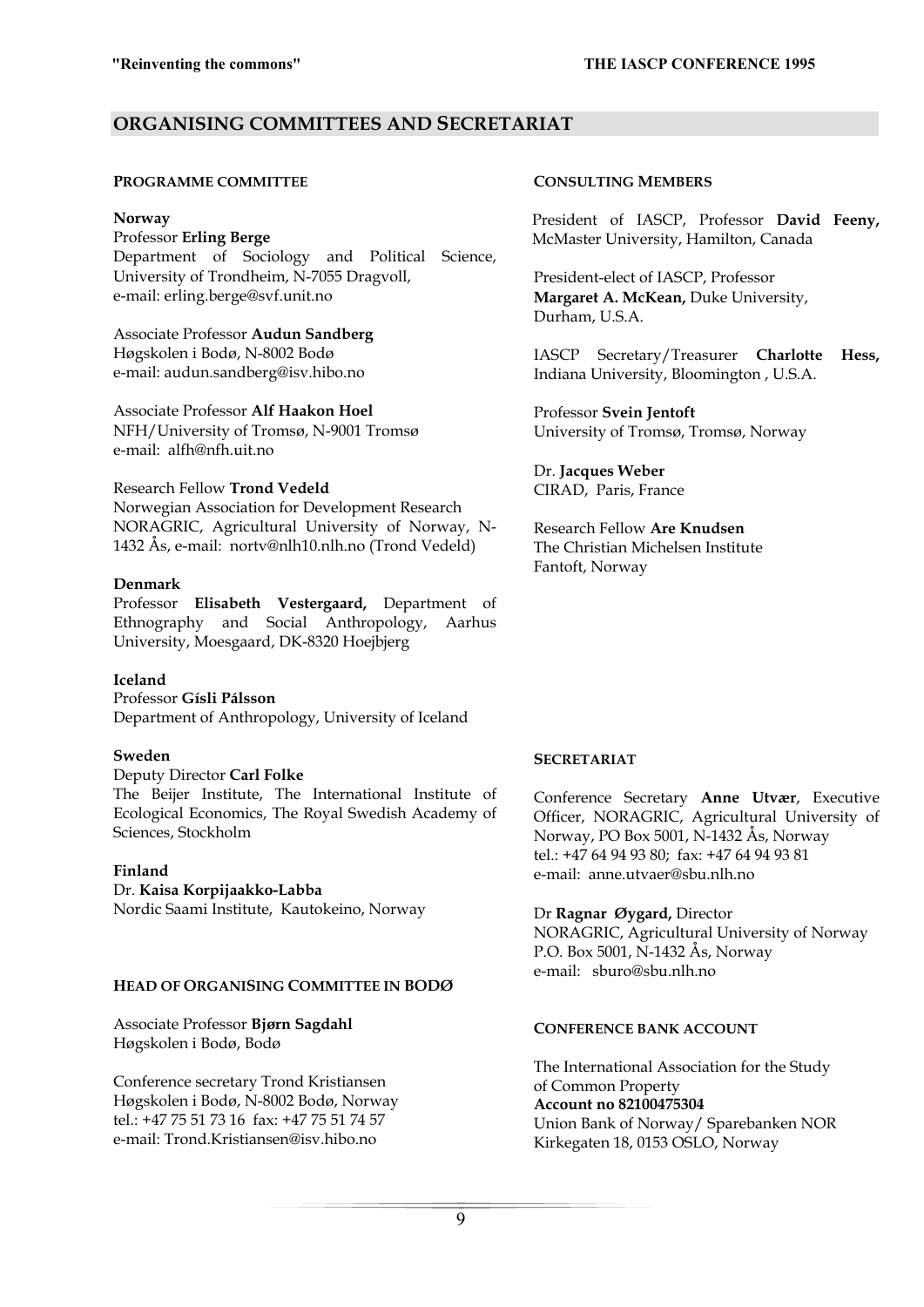# **PROGRAMME**

| <b>WEDNESDAY MAY 24</b> |                                                                                                                                                                                                                                                                                                                                                                                                                                                                                                                                                                                                                                                                                                                         |
|-------------------------|-------------------------------------------------------------------------------------------------------------------------------------------------------------------------------------------------------------------------------------------------------------------------------------------------------------------------------------------------------------------------------------------------------------------------------------------------------------------------------------------------------------------------------------------------------------------------------------------------------------------------------------------------------------------------------------------------------------------------|
| 0900-1700               | <b>IASCP Board of Directors meeting</b>                                                                                                                                                                                                                                                                                                                                                                                                                                                                                                                                                                                                                                                                                 |
| 1200-2200               | Registration                                                                                                                                                                                                                                                                                                                                                                                                                                                                                                                                                                                                                                                                                                            |
| 1900-2200               | Reception hosted by Høgskolen i Bodø                                                                                                                                                                                                                                                                                                                                                                                                                                                                                                                                                                                                                                                                                    |
| <b>THURSDAY</b>         | MAY 25                                                                                                                                                                                                                                                                                                                                                                                                                                                                                                                                                                                                                                                                                                                  |
| 0830-1000               | <b>Opening session</b><br><b>Session Chair: Audun Sandberg</b>                                                                                                                                                                                                                                                                                                                                                                                                                                                                                                                                                                                                                                                          |
|                         | 0830-0835 Nordland impressions<br>Music by Susanne Lundeng, violin.<br>0835-0840 Welcome to Bodø:<br>Audun Sandberg, Programme Co-chair<br>Høgskolen i Bodø<br>0840-0850 Welcome to the North:<br>Sigbjørn Eriksen,<br>Chairman of Northern Forum<br>0850-0915 Opening address<br>Norwegian Policy on Resource Management in the North<br>Tore Gundersen, Political Adviser,<br>Norwegian Ministry of Foreign Affairs<br>0915-0920 Prolegomena:<br>Erling Berge, Programme Co-chair<br>University of Trondheim<br>0920-1000 Presidential address:<br>Optimality, Sub-Optimality, Nirvana, and<br>Transaction Cost: Foraging On the Commons<br>David Feeny, Professor, President of IASCP,<br><b>McMaster University</b> |
| 1000-1030               | Coffee break, main lounge                                                                                                                                                                                                                                                                                                                                                                                                                                                                                                                                                                                                                                                                                               |
| 1030-1200               | <b>Concurrent Sessions I</b>                                                                                                                                                                                                                                                                                                                                                                                                                                                                                                                                                                                                                                                                                            |
| 1200-1330               | <b>Lunch and Poster session I</b>                                                                                                                                                                                                                                                                                                                                                                                                                                                                                                                                                                                                                                                                                       |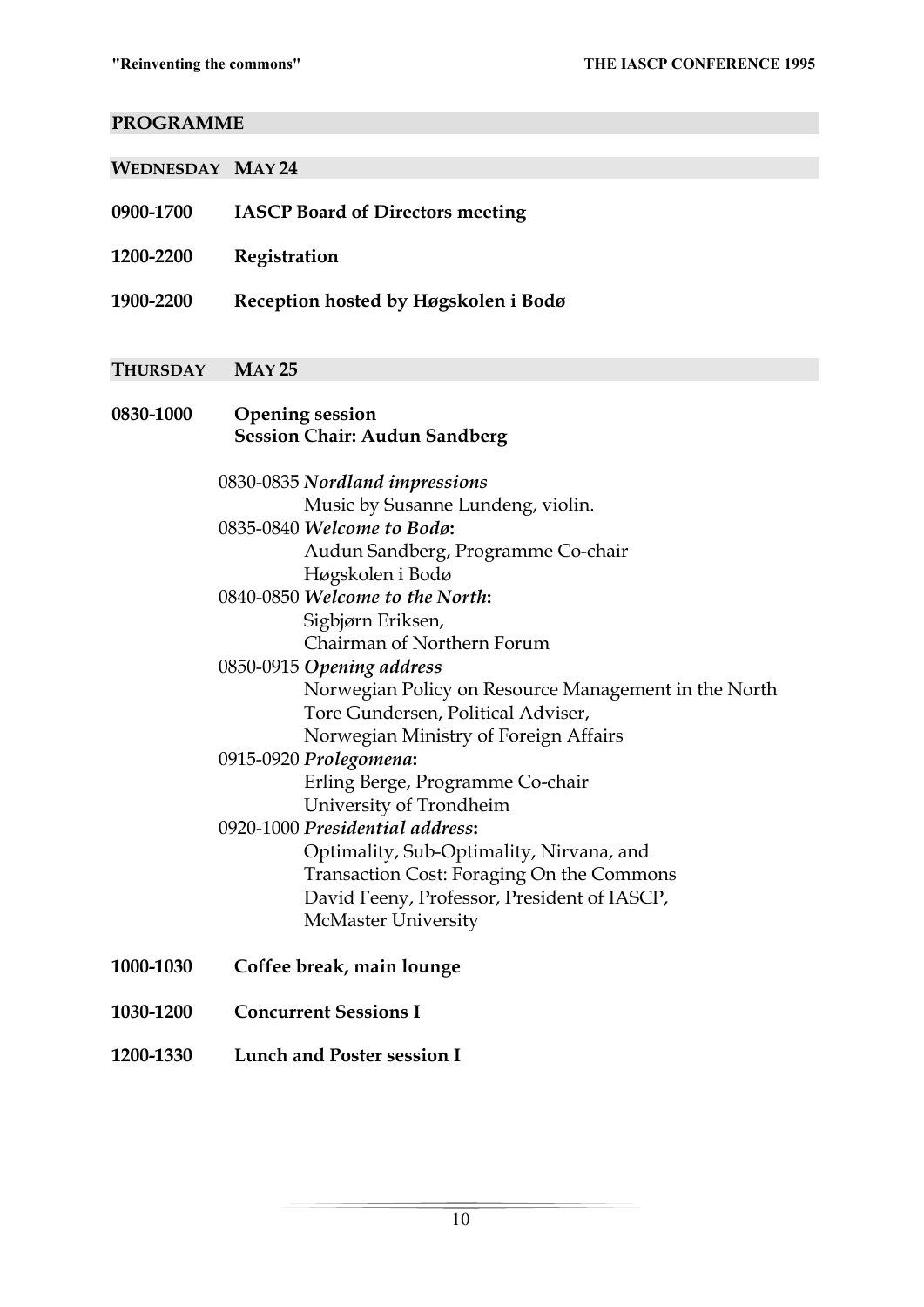| 1330-1500 | <b>Concurrent Sessions II</b>                                                                                               |
|-----------|-----------------------------------------------------------------------------------------------------------------------------|
| 1500-1630 | <b>Concurrent Sessions III</b>                                                                                              |
| 1630-1700 | Coffee break, main lounge                                                                                                   |
| 1715-1745 | The Netting Memorial Lecture<br>Session chair: Elinor Ostrom, Indiana University                                            |
| 1715-1745 | Robert McC. Netting's Work as a "Cultural Ecologist".<br>Bonnie McCay, Professor<br><b>Rutgers University</b>               |
| 1800-1930 | Plenary session I: BIO-DIVERSITY<br>Session chair: Jacques Weber, CIRAD-Green                                               |
|           |                                                                                                                             |
| 1800-1840 | Biodiversity: Scientific Stakes and Related Inferences<br>Jean Claude Mounolou, Professor<br>University of Paris, CGM, CNRS |
| 1850-1930 | Bio-diversity<br>Ted Benton, Professor<br>University of Essex                                                               |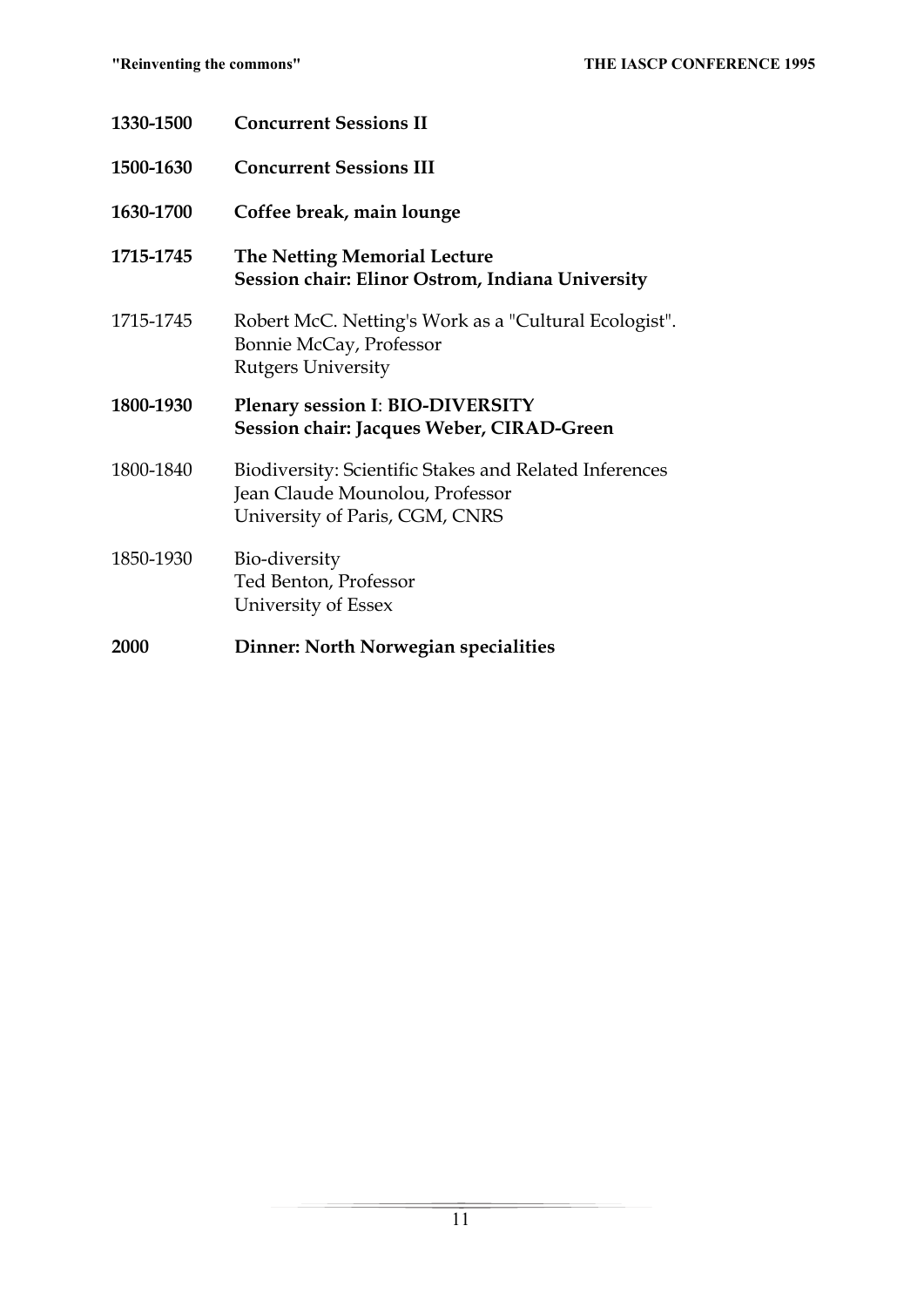**FRIDAY MAY 26** 

| 0830-1000 | Plenary session II: RIGHTS FOR INDIGENOUS PEOPLES<br>Session chair: Audun Sandberg                                                     |
|-----------|----------------------------------------------------------------------------------------------------------------------------------------|
| 0830-1000 | The Indigenous Peoples of the World and<br>the Right to Our Common Future<br>Ole Henrik Magga, President,<br>Norwegian Sámi Parliament |
| 1000-1100 | Coffee break and Poster session II, main lounge                                                                                        |
| 1100-1230 | <b>Concurrent Sessions IV</b>                                                                                                          |
| 1230-1330 | <b>Lunch and Poster session II</b>                                                                                                     |
| 1330-1500 | <b>Concurrent Sessions V</b>                                                                                                           |
| 1500-1630 | <b>Concurrent Sessions VI</b>                                                                                                          |
| 1630-1700 | Coffee break, main lounge                                                                                                              |
| 1700-2000 | <b>Special sessions</b>                                                                                                                |
| 1700-1800 | Sámi Reindeer Herding in Transition<br>Video film by Ivar Bjørklund, University of Tromsø                                              |
| 1700-1830 | The Norwegian MAB-Committee<br>Session co-chairs: Nils Chr. Stenseth, University of Oslo, and<br>Svein Jentoft, University of Tromsø   |
| 1700-1830 | The North Sea Centre, Hirtshals<br>Session co-chairs: Robert S Pomeroy, ICLARM, and<br>Sten Sverdrup-Jensen, The North Sea Centre      |
| 1800-2000 | Circumpolar Aboriginal People and Co-management Practice<br>Session chair: Lloyd Binder, Arctic Institute of North America             |
| 1900-2000 | General assembly of the IASCP                                                                                                          |
| 2000      | Dinner: on your own                                                                                                                    |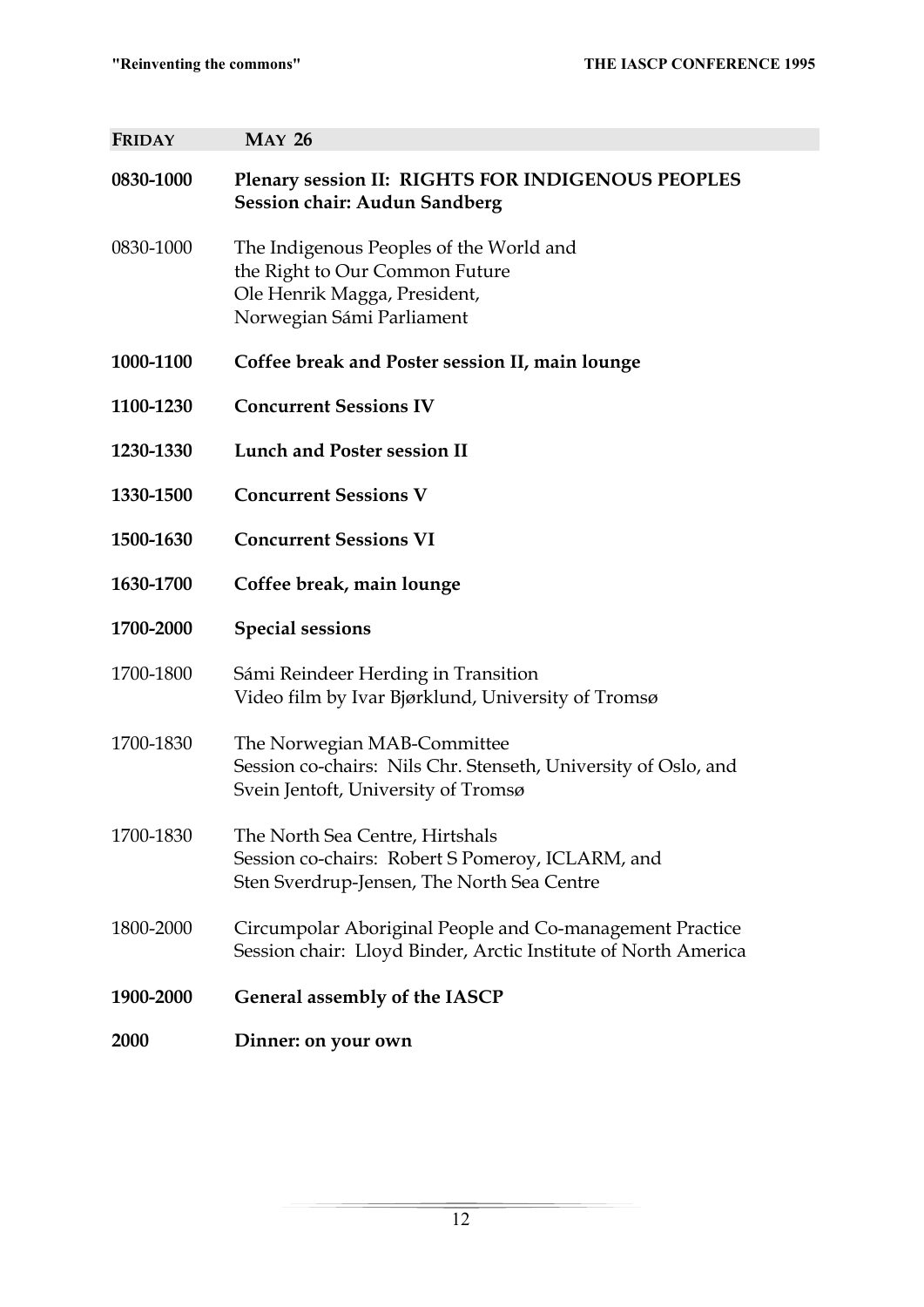## **SATURDAY MAY 27**

## **0830-1830 Field excursions**

## **I: Trip to Røst Island by catamaran Session chair: Audun Sandberg**

 The Social Capital of Stockfish production, selection (vraking) and export relations, lecture by Ansgard Pedersen, Røst

 Sea-birds - from Common Resources to Environmental Indicators, lecture by Steve Baines, Røst

 Local Strategies for Mobilisation, Positioning and Enhancement. The Survival of the Coastal Community of Røst in Relation to the Common Fisheries Resources, lecture by Arnfinn Ellingsen, Mayor, Municipality of Røst

## **II: Trip to Beiarn valley by bus Session chair: Erling Berge**

 The Settlement History of Beiarn and Recent Economic History, lecture by Inge Strand, Beiarn

 About State Common Land in the Municipality of Beiarn, lecture by Øystein Ringaker, Beiarn

 Cooperative Goat Farming and Sheep Farming in Upper Beiarn Valley, lecture by Elin Høyås, Beiarn

 Reindeer Herding in the National Park - Sustainable Practices and Multiuse of Mountain Pastures, lecture by Harald Rundhaug, Beiarn

## **2000 Conference Banquet**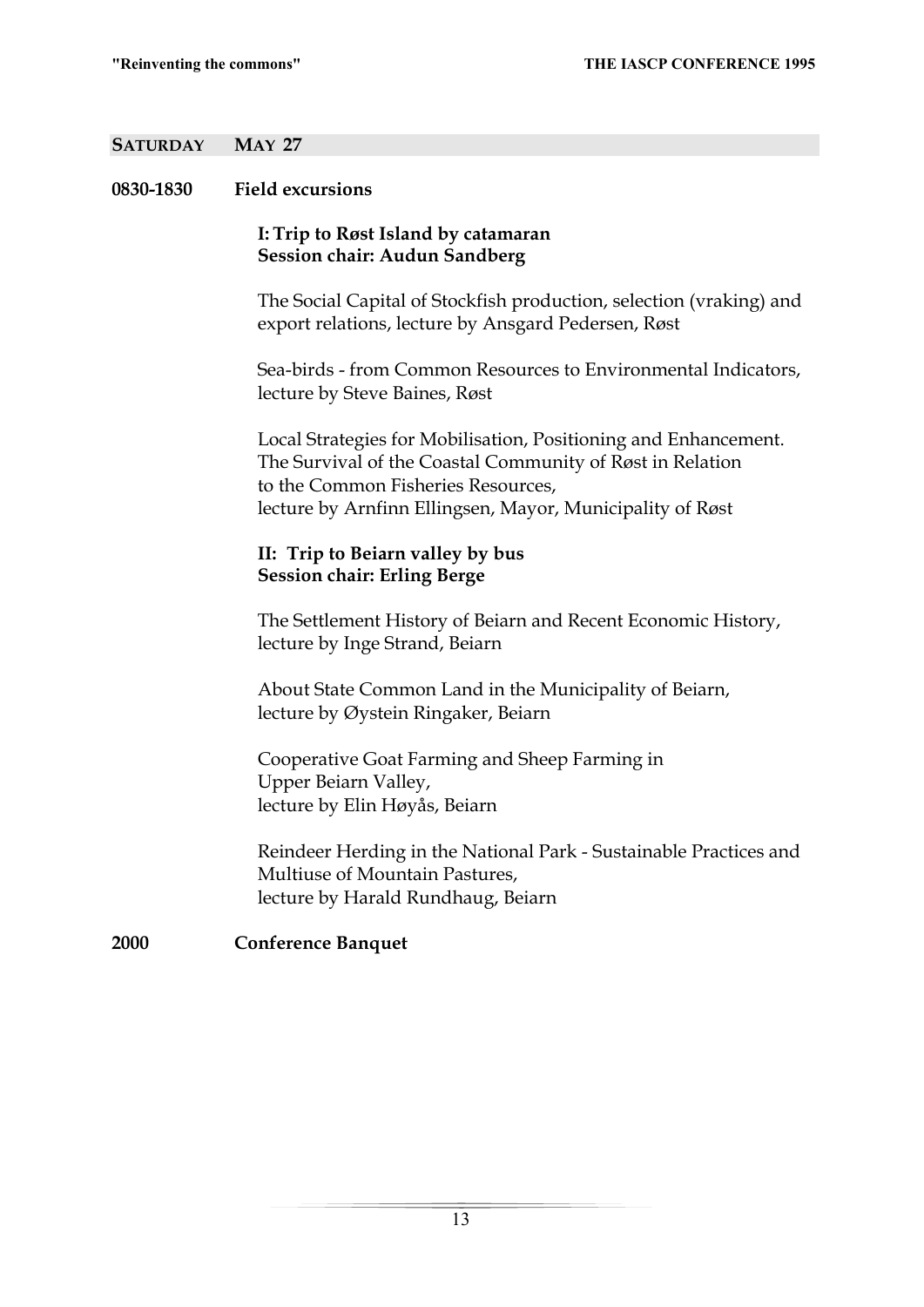**SUNDAY MAY 28** 

| 0830-1000 | <b>Concurrent Sessions VII</b>                                                                                                               |
|-----------|----------------------------------------------------------------------------------------------------------------------------------------------|
| 1000-1030 | Coffee break, main lounge                                                                                                                    |
| 1030-1200 | <b>Closing session</b><br><b>Session chair: Erling Berge</b>                                                                                 |
| 1030-1130 | The New Institutional Economics and Development,<br>Douglass C. North, Professor, Nobel Prize laureate<br>Washington University in St. Louis |
| 1130-1200 | Reinventing the Commons,<br>Margaret McKean, President IASCP,<br>Duke University                                                             |
| 1200      | Departure                                                                                                                                    |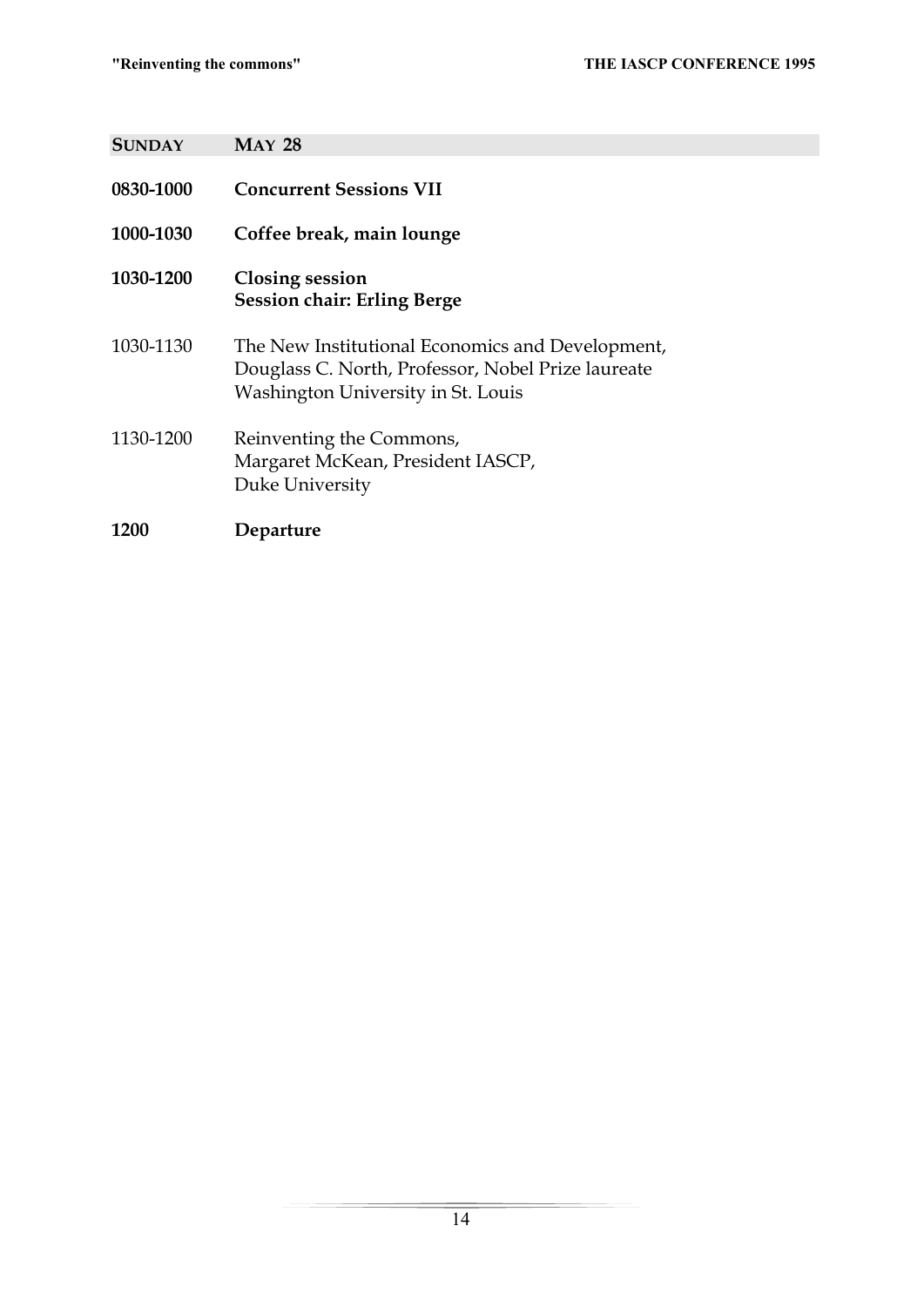## **PARTICIPATION OF THIRD WORLD SCHOLARS**

Based on the budget for inviting third world scholars and abstracts of paper proposals 46 persons were invited. From these we received 43 papers, which were presented; 40 persons participated in the conference.

Also 29 third world NORAGRIC-students from the Agricultural University of Norway got a contribution enabling them to participate.

## **LIST OF 46 PERSONS AWARDED FINANCIAL ASSISTANCE**

## Topic of Paper and Country

Arifin, Bustanul "Indigenous knowledge and sustainable commons: the case of an Indonesian Subak". **INDONESIA**

Baquero, Irma: "Property, technology and sustainability evolution in Narino, Columbia". **COLUMBIA.**

Begossi, Alpina: "Use of animal resources by 'Caicaras' and rubber-tappers in Brazil: from conflicts in conservation units to alternatives in extractive reserves". **BRAZIL.**

Campari, Joao: "From Common Property to Private Trade: Endogenous Income Growth and Deforestation in the Brazilian Amazon" **BRAZIL**

Diegues, Antonio Carlos: "Rethinking and recreating common resources appropriation regimes in Brazil". **BRAZIL**.

Famoriyo, Segun: "Legalising the commons - revisiting Nigeria's land use act". **NIGERIA**.

Ghosh, M.G., Tony Beck & S. Sengupta: "Social and natural resource use by the rural poor in the West Bengal, India". **INDIA** 

Guangjing, Ma: "Forest, environment and sustainable development". **CHINA**.

Hadi, Satyawati "Forest Land Resource in Indonesia: Common Property Resource and a Quest for Survival". **INDONESIA** 

Hendricks, Frederick Thomas "Communal Property in an Era of Democratic Transition in South Africa: the Case of Namaqualand Reserves, South Africa.". **SOUTH AFRICA**

Hingco, Theres Gladys: "Community-based coastal resources management approach: A review of the Philippine experience". **PHILIPPINES** 

Ilahiane1, Hsain: "Common Property; Ethnicity, and Social Exploitation in the Ziz Valley, Southeast Morocco". **MOROCCO**

Jena, Nalin Ranjan: "State, pastoral nomads and the commons: a study of the Muslin Gujjar tribe in North India". **INDIA.** 

<sup>1\*</sup> Withdrew but had his paper delivered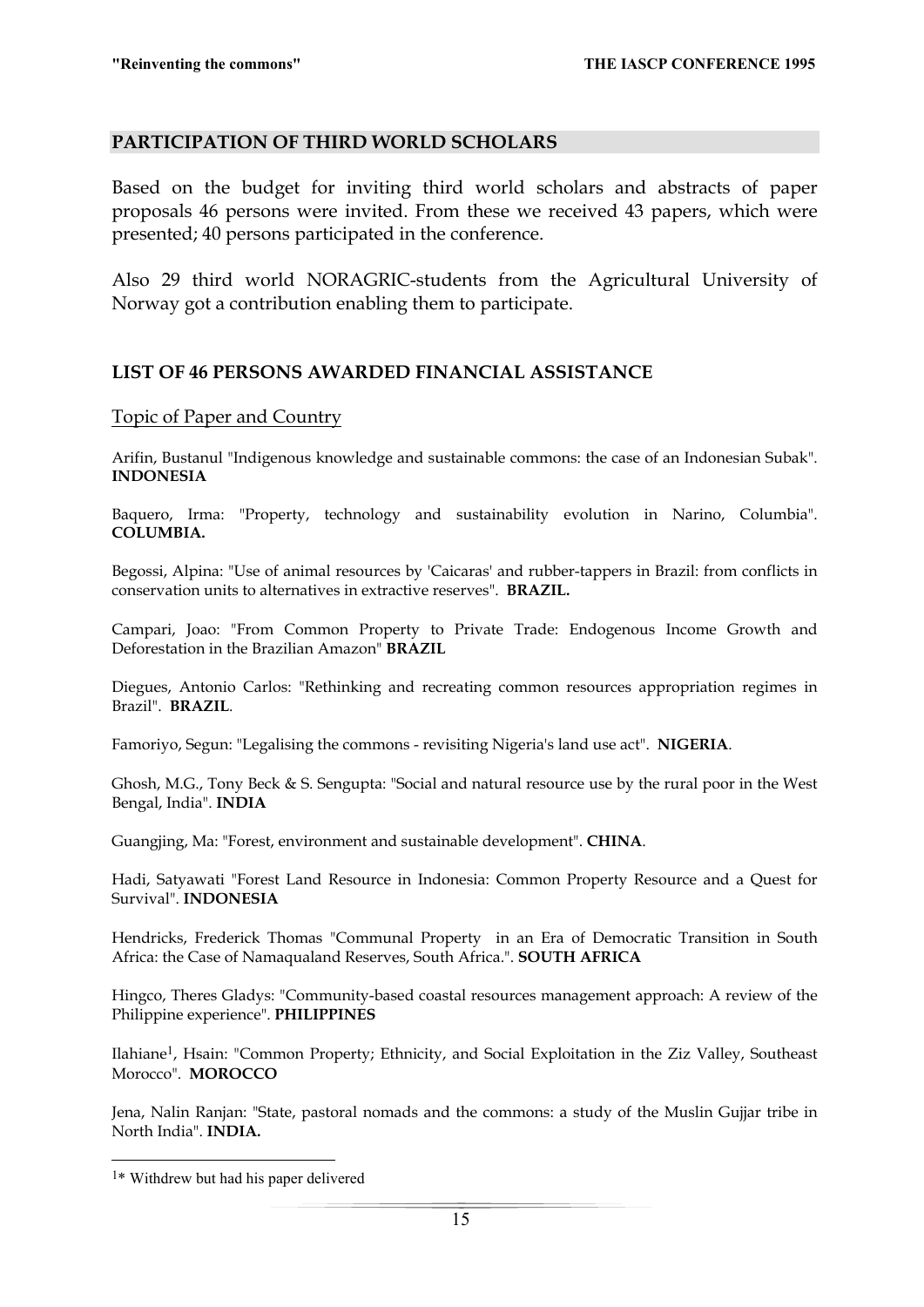Joshi, Yogesh: "Management of commons in arid areas of India and role of local governments". **INDIA.**

Khakhar, K.K.: "Staging divine comedy on the waters: 'Swaghyaya' - experiment in Indian fisheries". **INDIA.** 

Khouzam, Raouf F: "Redesigning land-water institutions". **EGYPT.**

Kokwe, Misael: "Rural livelihood strategies effects on the ecology of Zambia's wetlands: policy and institutional management implications". **ZAMBIA**.

Madzudzo1, Elias: "Cattle, Grazing and Rangeland Tenure In Bulilimamangwe", **ZIMBABWE**

Maheshwari, R.C: "Utilisation of CPRs for making a village self-reliant - a case study", **INDIA.**

Manning, Peter: "External aspect of the common fisheries policy: implications for developing countries"./ or "The Namibian fisheries: its potential and actual benefits ". **NAMIBIA**

Matowanyika<sup>2</sup>, Joseph Z. "The Changing Forms of Common Property Arrangements in Zimbabwe over the Last Century". **ZIMBABWE**

Mehta, M.B. "The Problems in Development of Semi-Arid and Saline Deserts as Common Property", **INDIA**

Menaria, Rajendra: "Management of drinking water in arid region - community action in rural Rajasthan". **INDIA.**

Ojok3, Luke Ipoto: Impact of warfare on the commons. **KENYA.**

Olomola4, Aderibigbe S:" Sources and resolution of conflicts in Nigerian artisanal fisheries". **NIGERIA.**

Ouyang, Xin: "China's action plan: bio-diversity conservation". **CHINA.**

Patel, Haribhai, G: "Institutional innovation in underground water management in Western India". **INDIA.**

Pradhan, Ujjwal: "Governance and legal pluralism: towards local management of irrigated agriculture". **NEPAL.** 

Prakash, Senjeev: "CPRs, informal institutions and the social context of fairness: towards an institutional perspective of CPR regimes". **INDIA** 

Rahman, Mokhlesur M: "Wetlands and bio-diversity: a case-study of common property resources in Bangladesh". **BANGLADESH.**

Reddy, Narasimha: "Political economy of state property and the commons in South India". **INDIA.** 

<sup>1\*</sup> Madzudzo replaced Ojok

<sup>2\*</sup> Last minute withdrawal of Matowanyika, Zimbabwe

<sup>3\*</sup> Ojok withdrew but was replaced by **Madzudzo**, presenting 2 papers on Zimbabwe

<sup>4\*</sup> Withdrew but had his paper delivered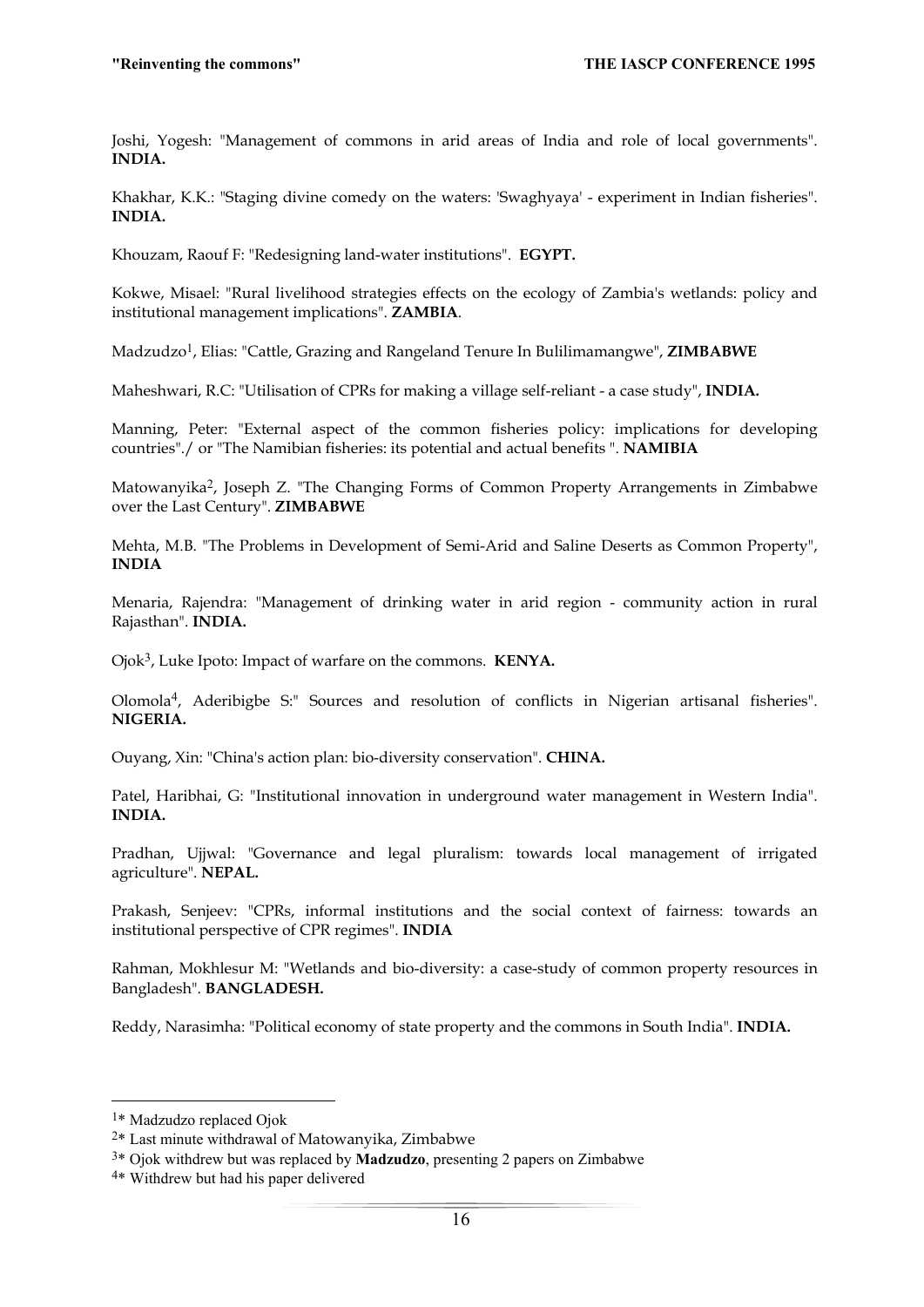Samantar, Mohamos S. "Theoretical and Practical Frameworks of Analysis of Pastoral Common Property in Somalia". **SOMALIA**

Selmi1, Abdel, "Islam et gestion des ressources naturelles" **TUNIS** 

Sengupta, Nirmal: "Current forest and water policies in India". **INDIA**

Shivakoti, Ganesh, P: "Local support services provided for farmer-managed irrigation systems in Nepal". **NEPAL.** 

Shrestha, Sugandha: "Reviving the lost commons: through farming systems perspective. **NEPAL.** 

Singh, Neera M & Kundan K. Singh: "Community forest management systems in Orissa: institutional arrangements". **INDIA.** 

Singh, R.B. (and B.W. Pandey) "Common Property Resources and Sustainable Development of Mountain Environments: A Micro-level Experience of Kullu Valley" **INDIA**

Soriano, Marietta C: "Contractors' profile and perceptions of the contract reforestation program in the province of Tarlac". **PHILIPPINES.**

Thapa, Man B: "Indigenous institutions and pasture management in high altitude Nepal". **NEPAL.** 

Tiwari2, Dirgha Nidhi: "Rethinking the commons in the context of growing resource scarcity and environmental degradation: development of market based and institutional measures with farmers' participation" **THAILAND.** 

Tungittiplakorn, Waranoot: "Common property resource as a solution to the conflict between Highlands and lowlands". **THAILAND** 

Turay, Foday: "Managing exploitation rights in the inshore fisheries of Sierra Leone". POSTER **SIERRA LEONE** 

Vásquez-León, Marcela: "Avoidance strategies and governmental rigidity: the case of the artisanal shrimp fishery in Sonora, Mexico". **COLUMBIA.**

Wittayapak, Chusak: "Local institutions in common property resources: a study of community based watershed management in Northern Thailand". **THAILAND.**

Yonzon Prasanna "Changes of Swayambhu Nath Forest over a hundred and fifty years". **NEPAL** 

<sup>1\*</sup> Withdrew but had his paper delivered

<sup>2\*</sup> Last minute withdrawal. No paper delivered.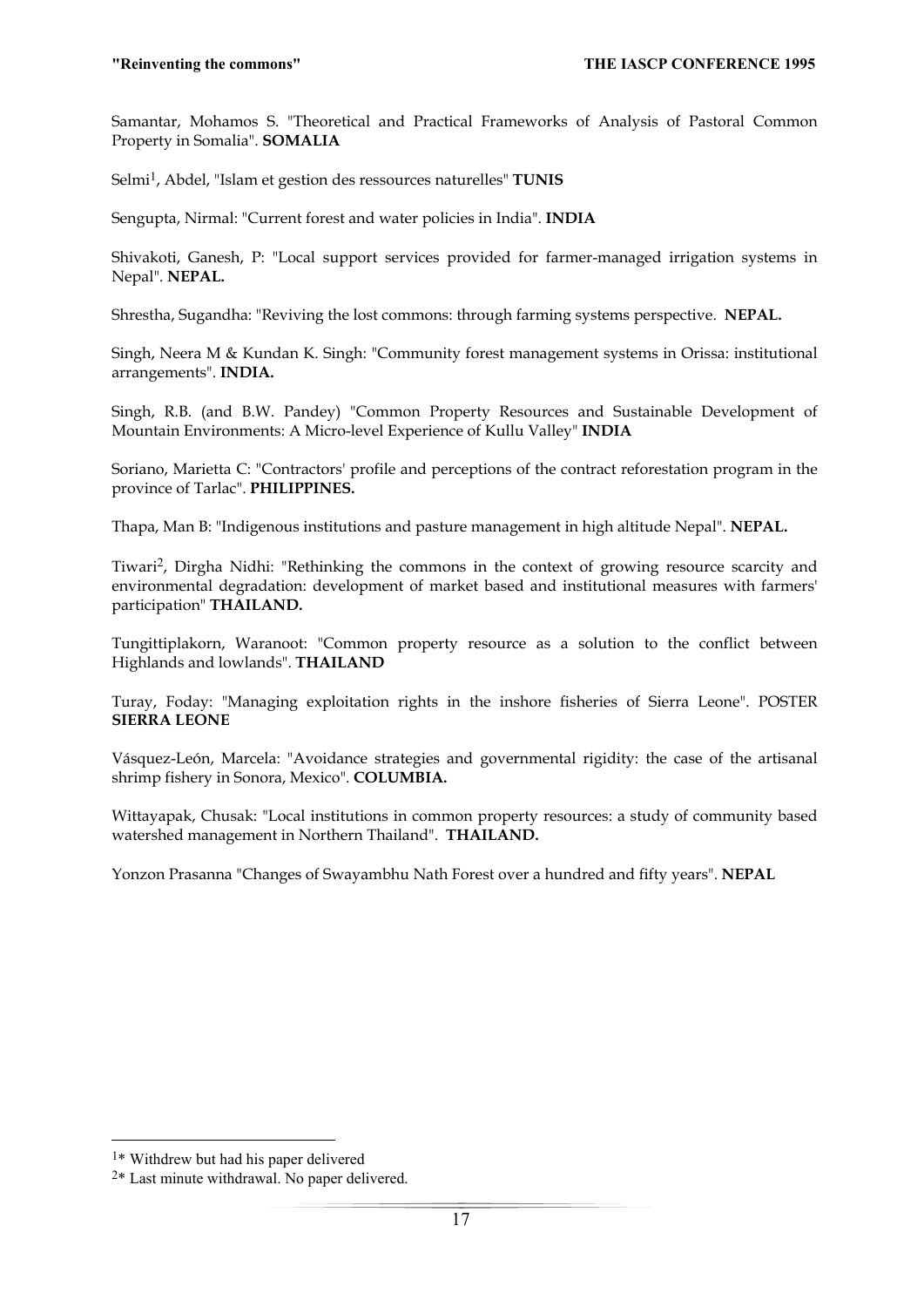## **PARTICIPATION OF SCHOLARS FROM EASTERN EUROPE**

Based on the budget for inviting scholars from Eastern Europe 8 persons were invited. All of them participated in the conference.

## **8 PERSONS FROM EASTERN EUROPE AWARDED FINANCIAL ASSISTANCE**

## Topic of paper and country

Chmielewski, Piotr, "Mountain Commons in Tatra", **Poland**,

Kenkmann, Paul, "Privatization in Estonia", **Estonia**,

Korzycka-Iwanow, Malgorzata, "Ownership Transformations in Polish Agriculture", **Poland**,

Levina,Tatiana, "Common Land Renewal in Russia: Problems and Approaches", **Russia**,

Novakovsky, Leonid Ya."The Particularities of Land Privatisation in Ukraine", **Ukraine**,

Pribytkova, Irina, "Attitudes towards Privatization of Land among Ukrainian Peasantry", **Ukraine**,

Rivza, Baiba, "Attitude Of The Citizens Towards The Privatization of Land in Latvia", **Latvia**,

Zile, Roberts, "Changing Ownership and the System of Property Rights in Latvia: Restitution and Privatization - Legal, Economical and Political Issues.", **Latvia**,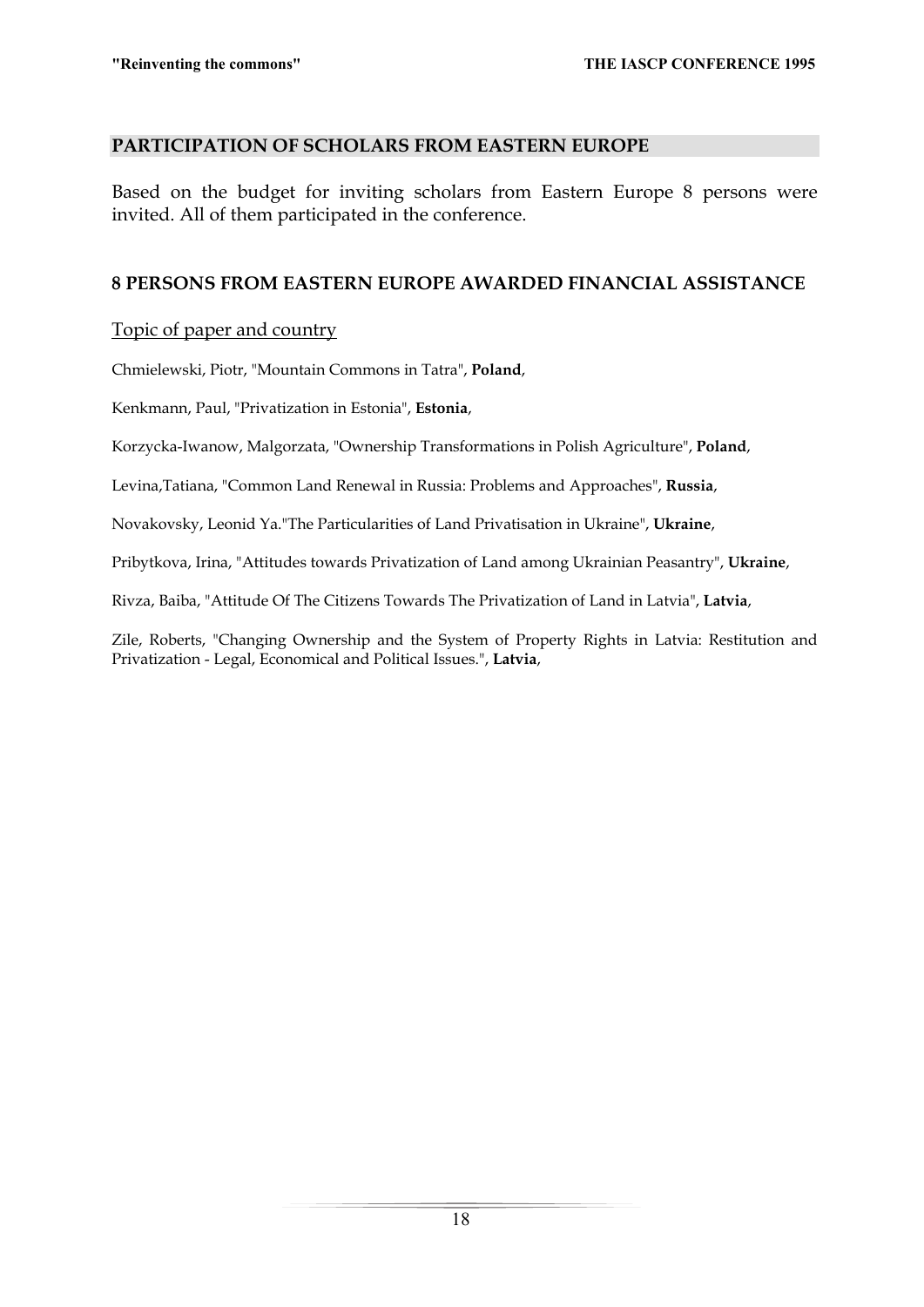# **REINVENTING THE COMMONS - Fifth Common Property Conference. 24 - 28 May 1995 BODØ - NORWAY**

# **LIST OF COLLECTED PAPERS**

Version 5.0 FINAL  **29.11.95**  additions as of 960228

**Sorted by name of author** 

|                 | <b>NAME</b>                                              | <b>PAPERNAME</b>                                                                                                           | <b>THEME</b>                                     | <b>PAGES</b> |
|-----------------|----------------------------------------------------------|----------------------------------------------------------------------------------------------------------------------------|--------------------------------------------------|--------------|
|                 | Aarset, Bernt                                            | Herding the coastal commons. Or how to<br>manage cod as livestock                                                          | The coastal commons in<br>transition             | 26           |
| $\overline{2}$  | Agrawal, Arun                                            | Group size and successful collective action:<br>A case study of forest management<br>institutions in the Indian Himalayas  | Whose commons?                                   | 21           |
| $\overline{3}$  | Ahmed, Mahfuzuddin,<br>Capistrado, D. and<br>Hossain, M. | Fisheries co-management in Bangladesh -<br>experiences with Go-ngo-fisher partnership<br>models                            | Dilemmas in comanagement<br>of fish and wildlife | 18           |
| $\overline{4}$  | Alcorn, Janis B. and<br>Toledo, Victor M.                | The role of tenurial shells in ecological<br>sustainability: Property rights and natural<br>resource management in Mexico  | Resilience in institutions and<br>ecosystems     | 27           |
| 5 <sup>1</sup>  | Alegret, Juan Luis                                       | Co-gestión de recursos y gestión de<br>conflictos: the case of the Cofradias de<br>Pescadores of Cataluña (In Spanish)     | Conflict management in<br>fisheries              | 14           |
| 6               | Alegret, Juan Luis                                       | Co-management of resources and conflict<br>management: The case of the fishermen's<br>confreries in Catalonia (In English) | Conflict management in<br>fisheries              | 13           |
| $\tau$          | Allen, Barbara                                           | Federal systems, covenantal theory and<br>common property                                                                  | Whose commons?                                   | 28           |
| 8               | Angelsen, Arild                                          | The emergence of private property rights in<br>traditional agriculture: Theories and a study<br>from Sumatra               | Bio-diversity and common<br>property             | 31           |
| 9               | Arifin, Bustanul                                         | Indigenous knowledge and sustainable<br>commons:<br>The case of an Indonesian Subak                                        | Indigenous knowledge and<br>sustainable commons  | 16           |
| 10              | Bailey, Jennifer Leigh                                   | Troubled international waters: bringing the<br>state (system) back in                                                      | Privatizing the fishing<br>commons               | 28           |
| 11 <sup>1</sup> | Baines, Steve                                            | Seabirds - from common resources to<br>environmental indicators                                                            | <b>Excursion</b> to Røst                         | 6            |
| 12              | Baquero, Irma                                            | Property, technology and sustainability<br>evolution in Nariño, Colombia                                                   | History of environment                           | 13           |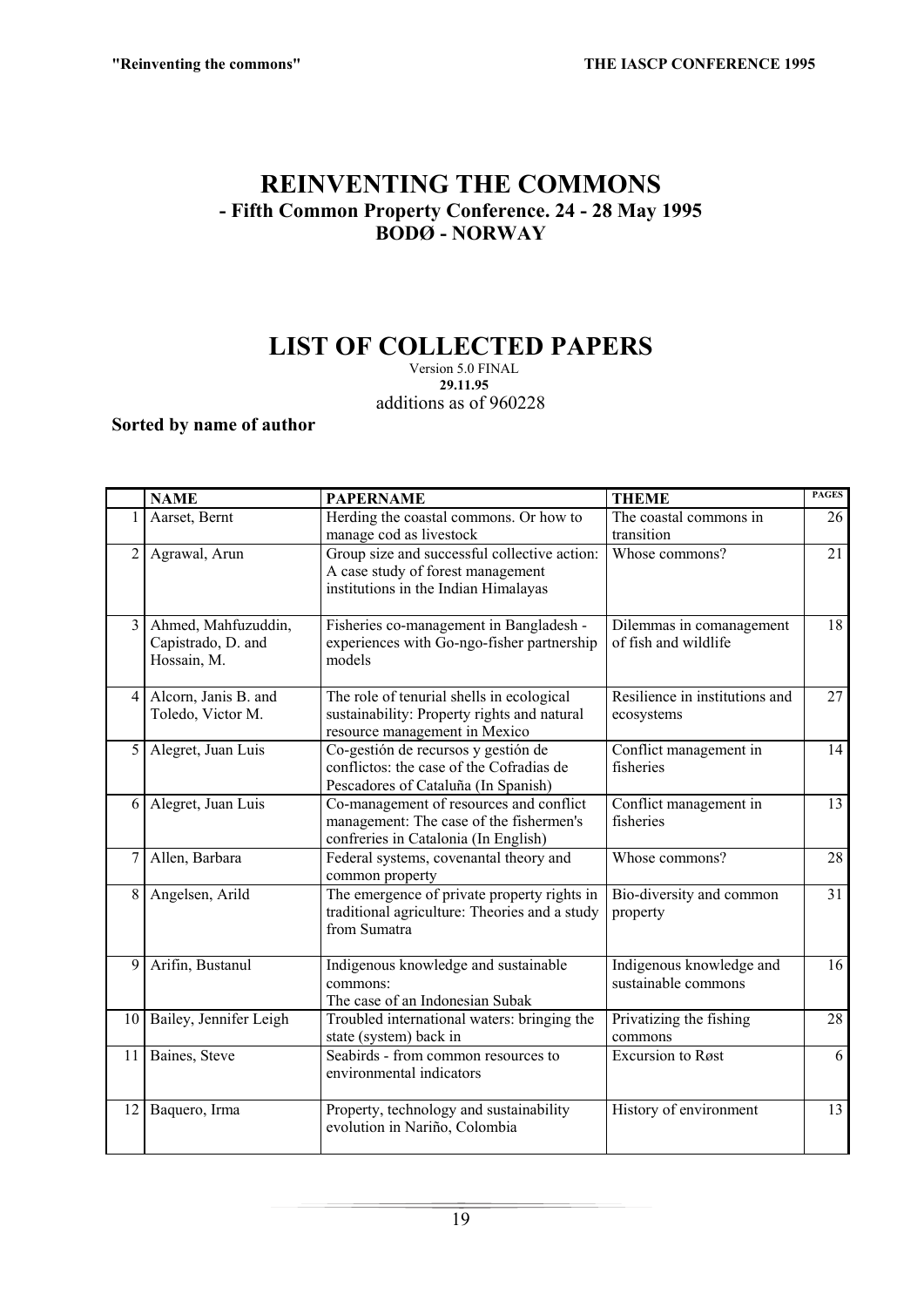| 13              | Begossi, Alpina                                                                         | Cultural and ecological resilience among<br>caicaras of the Atlantic forest coast and<br>caboclos of the Amazon (Brazil)            | Conflict management in<br>fisheries                                                              | 27 |
|-----------------|-----------------------------------------------------------------------------------------|-------------------------------------------------------------------------------------------------------------------------------------|--------------------------------------------------------------------------------------------------|----|
|                 | 14 Benjaminsen, Tor A.                                                                  | Natural resource management and<br>decentralisation. Towards Co-management<br>in Mali?                                              | Pastoral common property<br>regimes                                                              | 27 |
| 15              | Benton, Ted                                                                             | Biodiversity conservation: A review of<br>some socio-economics and ecological<br>issues                                             | Plenary (bio-diversity)                                                                          | 12 |
|                 | 16 Berg, Bård A.                                                                        | Government intervention into Saami<br>reindeer management in Norway: Has it<br>prevented or provoked "Tragedies of the<br>Commons"? | Sustainable development in<br>the circumpolar north                                              | 20 |
| 17              | Berglann, Helge                                                                         | Flexible Quotas as a device in fisheries<br>management. A control system based on<br>progressive taxation                           | Privatizing the fishing<br>commons                                                               | 31 |
|                 | 18 Berkes, Fikret and Folke,<br>Carl                                                    | A framework for the study of indigenous<br>knowledge: linking social and ecological<br>systems                                      | Indigenous knowledge and<br>sustainable commons/<br>Resilience in institutions and<br>ecosystems | 24 |
| 19              | Berman, Tressa                                                                          | Native American graves protection<br>repatriation act                                                                               | Culture and property rights                                                                      | 12 |
| 20              | Berman, Tressa                                                                          | Cultural appropriation and laws of property<br>in cultural property claims                                                          | Culture and property rights                                                                      | 18 |
| 21              | Bertrand, Alain,<br>Mahamane, El Hadj<br>Laoulai, Montagne,<br>Pierre and Babin, Didier | Creation of new commons as local rural<br>development tools: rural markets of wood<br>energy in Niger                               | The creation of new<br>commons                                                                   | 15 |
| 22              | Bousquet, Francois                                                                      | Simulating the management of renewable<br>resources with multi-agent systems                                                        | Modelling renewable<br>resources under diverse<br>modes of appropriation                         | 12 |
| 23              | Brantenberg, Terje                                                                      | Indigenous rights and Norwegian law. The<br>problem of Saami customary law and<br>pastoral rights in Norway                         |                                                                                                  | 16 |
| 24              | Brown, Katrina                                                                          | Plain tales from the grasslands: The<br>utilisation of natural resources in Royal<br>Bardia National Park, Nepal                    | Pastoral common property<br>regimes                                                              | 26 |
| 25              | Bråtå, Hans Olav                                                                        | Wild reindeer and planning in the Rondane<br>region                                                                                 | Local government and the<br>management of common<br>property resources                           | 15 |
| 26              | Buck, Susan                                                                             | Biological diversity and the states:<br>Implementing the biodiversity convention<br>in the USA                                      | Local government and the<br>management of common<br>property resources                           | 28 |
| 271             | Buoye, Thomas                                                                           | "As usual each manage your own<br>property": The state, property and social<br>conflicts in eighteenth century China                | History of environment                                                                           | 49 |
| 28              | Campari João S.                                                                         | Frontier advance, deforestation and land<br>ownership in the Brazilian Amazon                                                       | Studies of forest resources                                                                      | 35 |
| 29              | Carlsson, Lars                                                                          | To keep away from the leviathan. The case<br>of the Swedish common forests                                                          | Common forest resources in<br>Europe                                                             | 15 |
| 30 <sup>1</sup> | Chakravarty-Kaul, dr.<br>Minoti                                                         | Upheaval in the nomad's trail<br>Survival in the forest commons if Northern<br>India                                                | Pastoral common property<br>regimes                                                              | 16 |
| 31              | Chmielewski, Piotr                                                                      | Mountain commons in the Tatras                                                                                                      | Property rights in Eastern<br>Europe                                                             | 21 |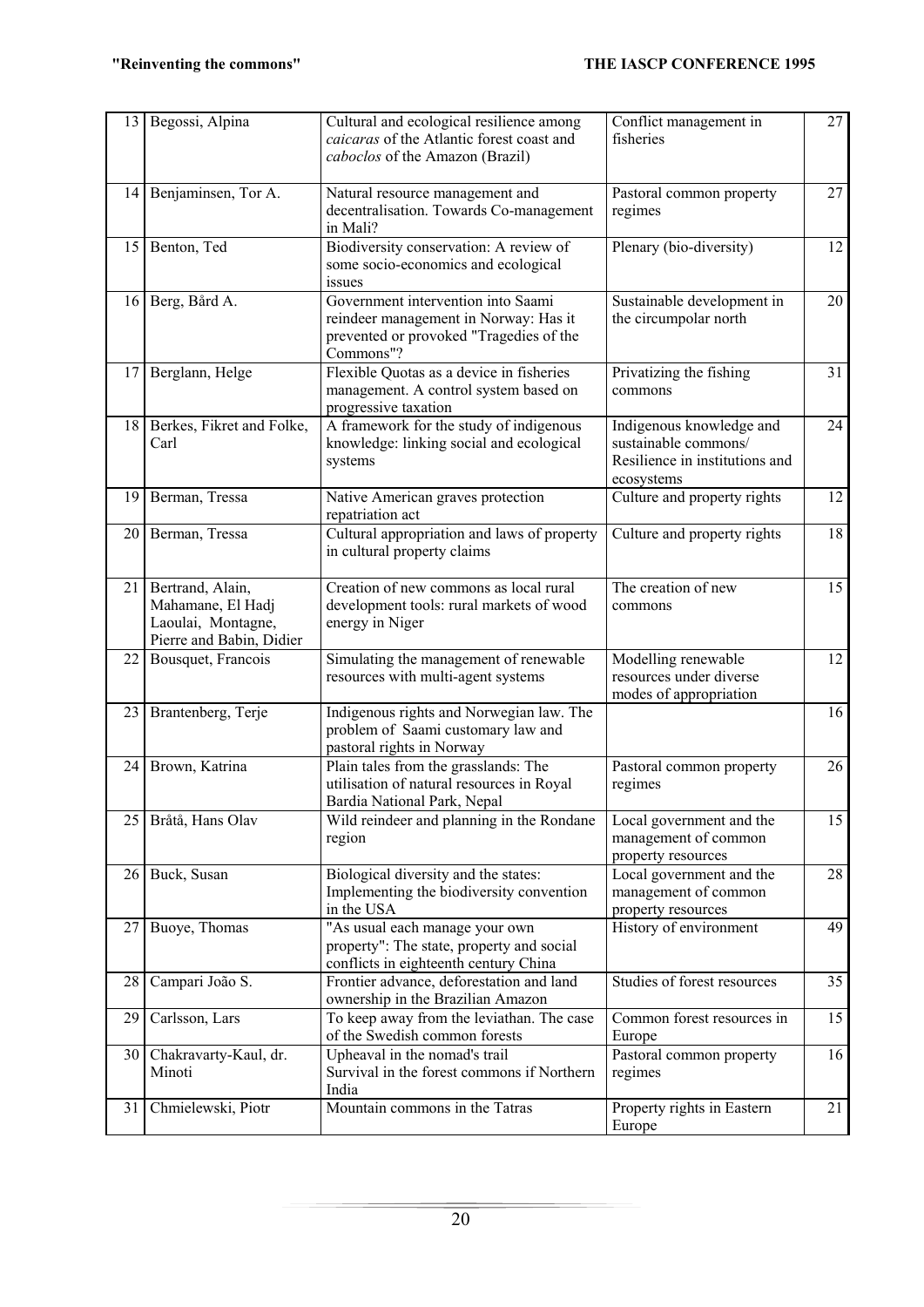| 32              | Copes, Parzival                                            | The profits of justice:<br>Restoring aboriginal river fisheries in<br>British Columbia                                                                                                                     | Legalizing the commons                                                   | 48             |
|-----------------|------------------------------------------------------------|------------------------------------------------------------------------------------------------------------------------------------------------------------------------------------------------------------|--------------------------------------------------------------------------|----------------|
| 33              | Cormier-Salem, Marie<br>Christine                          | West-African coastal societies and fishery<br>spaces                                                                                                                                                       | Coastal commons,<br>sustainability and local<br>knowledge                | 12             |
| 34              | Costanza, Robert,<br>Wainger, Lisa and<br>Bockstael, Nancy | Integrated economics and ecological<br>indicators<br>Practical methods for environmental policy<br>analysis                                                                                                | Ecological and institutional<br>linkages                                 | 13             |
| 35              | Dahl, Christopher                                          | Community-based watershed planning and<br>management on the island of Pohnpei,<br>Federated States of Micronesia                                                                                           | Management of watersheds                                                 | 20             |
| 36 <sup>1</sup> | Dawson, Richard                                            | Te Tiriti/ treaty, power and the fish: The<br>dynamics of dispossession                                                                                                                                    | Rethinking the commons                                                   | 32             |
| 37              | Degnbol, Tove                                              | The terroir approach to natural resource<br>management: panacea or phantom? - the<br>Malian experience                                                                                                     | State and common property                                                | 23             |
| 38              | Deprez, Berry Lekanne<br>dit                               | Social diversity, intervention and common<br>property resources: mossi villages and land<br>management (Burkina Faso)                                                                                      | Common property resources:<br>problems and conflicts                     | 14             |
| 39              | Diegues, Antonio Carlos                                    | Rethinking and rebuilding common<br>property systems in Brazil                                                                                                                                             | The creation of new<br>commons                                           | 13             |
| 40              | Donda, S. J.                                               | Common property and poverty. Fisheries<br>co-management in Malawi                                                                                                                                          | Fisheries co-management:<br>Case studies from Africa,<br>Asia and Europe | 12             |
| 41              | Dybro, Jens E.                                             | Islamic law and the development of<br>agricultural settlement in Oman. On the<br>question of tradition and development                                                                                     | Rethinking the commons                                                   | 24             |
| 42              | Edwards, Victoria                                          | The new forest commons, Hampshire:<br>horse-riders, mountain bike-riders, free-<br>riders                                                                                                                  | Common forest resources in<br>Europe                                     | 16             |
| 43              | Eikeland, Sveinung                                         | Flexibility in the North Norwegian fishing<br>commons                                                                                                                                                      | Uncertainty, chaos and CPR                                               | 15             |
| 44              | Ellingsen, Arnfinn                                         | Local strategies for mobilisation,<br>positioning and enhancement. The survival<br>of the coastal community of Røst in relation<br>to the common fisheries resources.                                      | <b>Excursion</b> to Røst                                                 | 4              |
| 45              | Eskesen, Mogens                                            | Danish seine fishing from Thyborøn.<br>Insiders and outsiders in regulation and the<br>local knowledge of fishing technologies                                                                             | Conflict management in<br>fisheries                                      | 23             |
| 46              | Eythórsson, Einar                                          | Who should have a voice in management of<br>local marine resources? Some comments on<br>the common property debate and the design<br>of co-management institutions for North-<br>Norwegian fjord fisheries | Dilemmas in comanagement<br>of fish and wildlife                         | 21             |
| 47              | Eythórsson, Einar                                          | Theory and practice of ITQ's in Iceland;<br>privatization of common fisheries resources                                                                                                                    | Privatizing the fishing<br>commons                                       | 19             |
| 48              | Famoriyo, Segun                                            | Legalizing the commons, revisiting the<br>Nigeria's Land Use Act                                                                                                                                           | Legalizing the commons                                                   | 23             |
| 49              | Feeny, David                                               | Optimality, sub-optimality, nirvana, and<br>transaction costs foraging on the commons                                                                                                                      | Plenary                                                                  | $\overline{5}$ |
| 50              | Fingleton, Paul                                            | Coastal resource management: Institutions<br>and conflict avoidance                                                                                                                                        | Conflict management in<br>fisheries                                      | 11             |
|                 | 51 Finsveen, Mathias and<br>Næss, Asbjørn                  | The bygde-commons in Norway                                                                                                                                                                                | Common forest resources in<br>Europe                                     | $\tau$         |
| 52              | Folke, Carl and Berkes,<br>Fikret                          | Resilience and the co-evolution of<br>ecosystems and institutions                                                                                                                                          | Resilience in institutions and<br>ecosystems                             | 34             |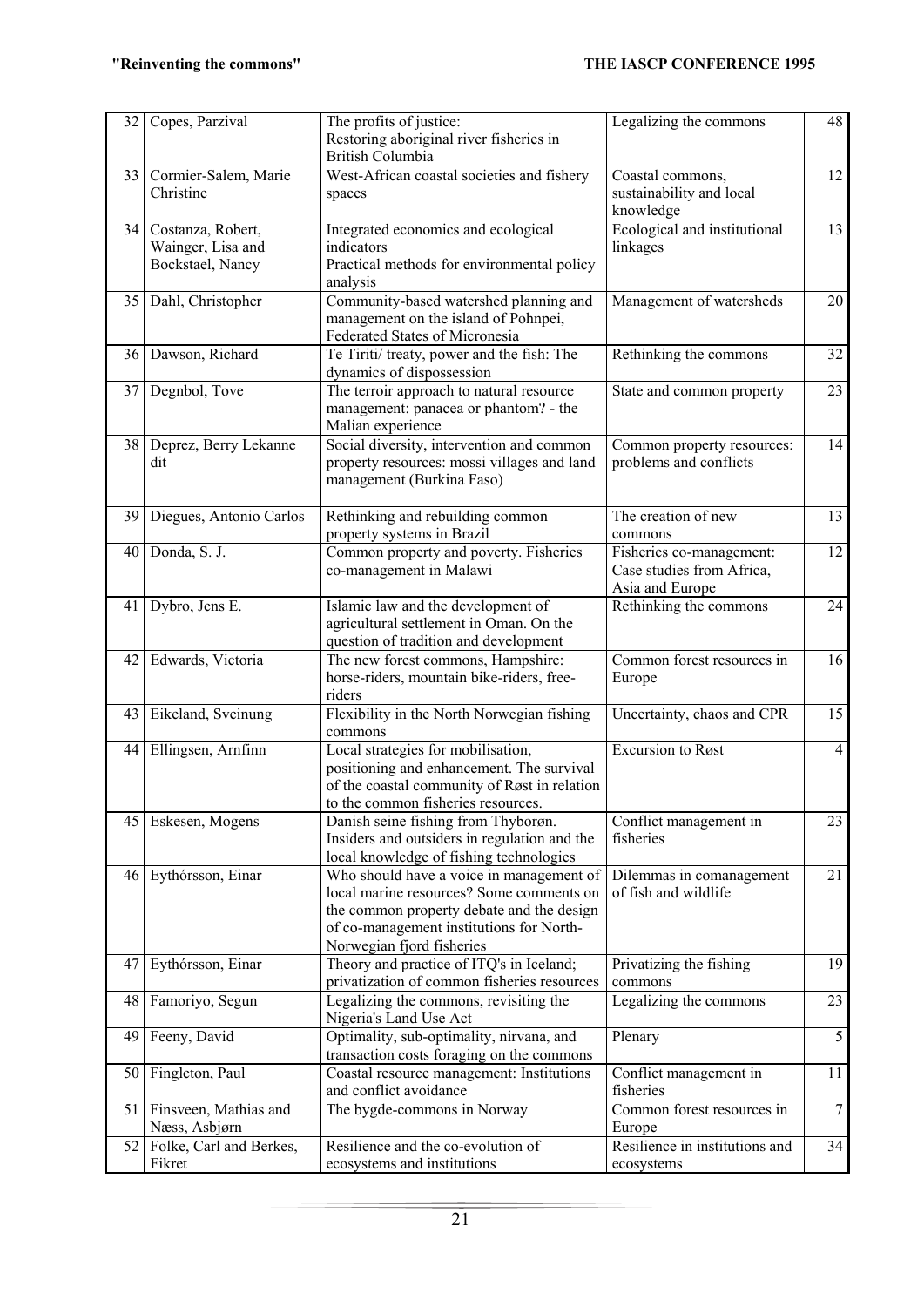| 53              | Frangoudes, dr. Katja                                            | Changing fisheries management institutions<br>in the French Mediterranean                                                              | Conflict management in<br>fisheries                                         | 11                      |
|-----------------|------------------------------------------------------------------|----------------------------------------------------------------------------------------------------------------------------------------|-----------------------------------------------------------------------------|-------------------------|
| 54              | Freeman, Milton                                                  | Adaptive management of marine mammals:<br>accentuating the positive                                                                    | Managing marine mammals                                                     | 21                      |
| 55              | Freudenberger, Mark S.,<br>Lebbie, Aiah R. and<br>Carney, Judith | Resiliency and change in common property<br>regimes in West Africa: the case of the<br>Tongo in the Gambia, guinea and Sierra<br>Leone | The creation of new<br>commons                                              | 28                      |
|                 | 56 Fricke, Peter H.                                              | Co-management of commercial fisheries:<br>Concerns and issues                                                                          | Dilemmas in comanagement<br>of fish and wildlife                            | 8                       |
| 57              | Ghosh, Madan Gopal                                               | Common property resource use by poor in<br>West Bengal                                                                                 | State and common property                                                   | $\overline{13}$         |
| 58              | Ginter, Jay J. C.                                                | The Alaska Community Development<br>Program                                                                                            | Privatizing the fishing<br>commons                                          | 18                      |
| 59              | Glasbergen, Pieter and<br>Verbeeten, Tanja                       | Managing common groundwater resources.<br>The case of the Netherlands                                                                  | Management of underground<br>water                                          | 16                      |
| 60              | Godby, Rob, Brown-<br>Kruse, Jamie Elliot,<br>Steven R.          | Strategic manipulation of pollution permit<br>markets: An experimental approach                                                        | Culture and property rights                                                 | 42                      |
| 61              | Guangjing, Ma and He,<br>Shang                                   | Forest resources and sustainability and<br>legalization of property rights in China                                                    | Bio-diversity and common<br>property                                        | $\overline{\mathbf{3}}$ |
| 62              | Guizol, Philippe                                                 | Interstitial areas, externality and local<br>solidarity. The Sagara revine case, Burundi                                               | Local government and the<br>management of common<br>property resources      | 16                      |
| 63              | Gundersen, Frode                                                 | Local institutions and the management of<br>common property                                                                            | Local government and the<br>management of common<br>property resources      | 30                      |
| 64              | Gundersen, Tore                                                  | Norwegian policy on resource management<br>in the North                                                                                |                                                                             | $\overline{5}$          |
|                 | 65 Hadi, Satyawati                                               | Forest land resources in Indonesia:<br>Common property resource and a quest for<br>its survival                                        | Studies of forest resources                                                 | 19                      |
| 66 <b> </b>     | Hanna, Susan                                                     | Industry participation and fishery<br>management performance                                                                           | Resilience in institutions and<br>ecosystems                                | 22                      |
| 67              | Hansen, Lars Ivar                                                | Common lands in Norway during the<br>middle ages                                                                                       |                                                                             | 17                      |
| 68              | Hendricks, Frederick<br>Thomas                                   | Antinomies of access<br>Social differentiation and communal tenure<br>in a Namaqualand Reserve, South Africa                           | Common property in arid<br>areas                                            | 28                      |
|                 | 69 Hervé, Dominique,<br>Riviere, Gilles and<br>Pacheco, Luz      | Communities and collective usage of land<br>resources in the Andes                                                                     | Multidisciplinary, multilevel<br>approaches to common<br>property resources | 11                      |
| 70 <sup>1</sup> | Hess, Charlotte                                                  | The virtual CPR: The internet as a local and<br>global common pool resource                                                            | Rethinking the commons                                                      | 40                      |
| 71              | Hingco, Therese Gladys                                           | An assessment of Philippine experience in<br>implementing the community-based<br>approach to coastal resource management               | Coastal commons,<br>sustainability and local<br>knowledge                   | 26                      |
| 72              | Holm, Petter                                                     | Fisheries management and the<br>domestication of nature                                                                                | Rethinking the commons                                                      | 31                      |
| 73              | Hønneland, Geir B.                                               | Enforcement and control in the Russian<br>zone of the Barents Sea                                                                      | Enforcement and controls in<br>marine fisheries                             | 10                      |
| 74              | Hønneland, Geir B.                                               | The role of the Norwegian coast guard in<br>control management: discourse or guns?                                                     | Enforcement and controls in<br>marine fisheries                             | 15                      |
| 75              | Høyås, Elin                                                      | Co-operative goat farming and sheep<br>farming in upper Beiarn valley                                                                  | <b>Excursion</b> to Beiarn                                                  | $\overline{4}$          |
| 76              | Ilahiane, Hsain                                                  | Common property, ethnicity, and social<br>Exploitation in the Ziz Valley, Southeast<br>Morocco                                         | Ethnicity and resource<br>management                                        | 36                      |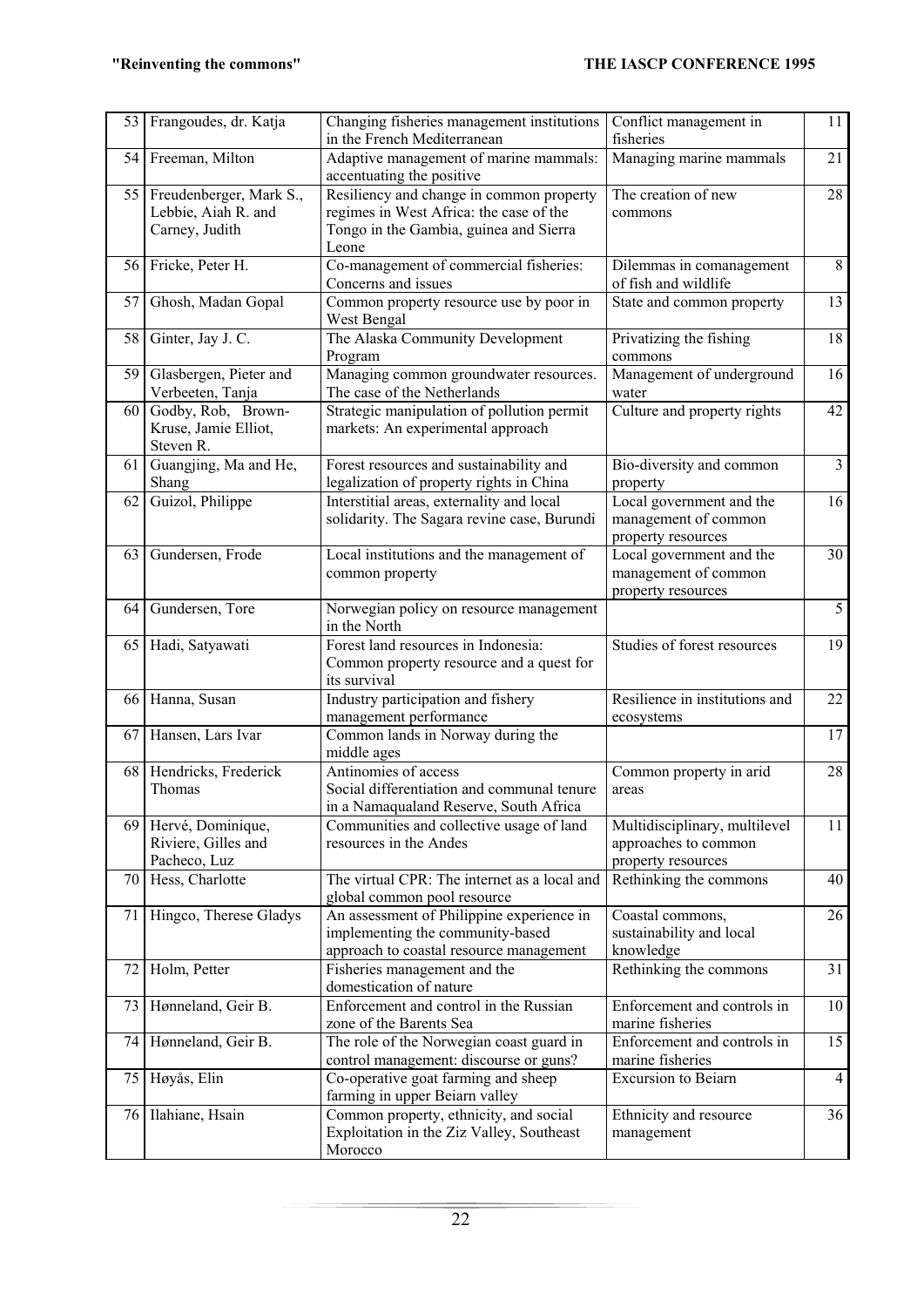| 77 | Jena, Dr. Nalin Ranjan                          | State, pastoral nomads and the commons: A<br>study of the muslim Gujjar tribe in North<br>India                                                                                                   | Pastoral common property<br>regimes                                         | 18             |
|----|-------------------------------------------------|---------------------------------------------------------------------------------------------------------------------------------------------------------------------------------------------------|-----------------------------------------------------------------------------|----------------|
| 78 | Jodha, N.S.                                     | Common property resources and the<br>dynamics of rural poverty in India's dry<br>regions                                                                                                          | Design principles and the<br>successfully governed CPRs                     | 45             |
| 79 | Johnson, Baylor L.                              | Common property and corporate property:<br>A comparison of property rights                                                                                                                        | Multidisciplinary, multilevel<br>approaches to common<br>property resources | 6              |
| 80 | Joshi, Yogesh C.                                | Management of commons in arid areas of<br>India and role of local management                                                                                                                      | Common property in arid<br>areas                                            | 9              |
| 81 | Kalstad, Johan Klemet                           | no name: about Saami people and reindeer                                                                                                                                                          | Sustainable development in<br>the circumpolar north                         | 17             |
| 82 | Karlsen, Geir R.                                | Ethnicity and fisheries management                                                                                                                                                                | Coastal commons,<br>sustainability and local<br>knowledge                   | 22             |
| 83 | Karsenty, Alain                                 | The invention of the Moroccan "Terres<br>Collectives", or the retardation of a rural<br>society                                                                                                   | The creation of new<br>commons                                              | 13             |
| 84 | Kenkmann, Paul                                  | Public versus private property: opinions of<br>Estonians at the time of transition                                                                                                                | Property rights in Eastern<br>Europe                                        | 10             |
| 85 | Khakhar, K.K.                                   | Staging divine comedy on waters:<br>Swadhyaya experiment in Indian fisheries                                                                                                                      | Aspects of fisheries<br>management                                          | 25             |
| 86 | Khouzam, Dr. Raouf F.                           | Reinventing the commons: Transfer of<br>irrigation management, an experience and<br>an assessment                                                                                                 | World enclosures                                                            | 17             |
| 87 | Knudsen, Are J.                                 | "Reinventing the commons". New<br>metaphor or new methodology?                                                                                                                                    | Rethinking the commons                                                      | 33             |
| 88 | Knudsen, Ståle                                  | Introduction of aquaculture along Turkey's<br>black sea coast: entrepreneurs, knowledge<br>and regulation                                                                                         | Aquaculture and related<br>common property issues                           | 8              |
| 89 | Kokwe, Misael                                   | The impact of rural livelihood strategies on<br>the ecology of Zambian wetlands: Policy<br>and institutional management implications                                                              | Management of watersheds                                                    | 32             |
| 90 | Korzycka-Iwanow,<br>Malgorzata                  | Ownership transformations in Polish<br>agriculture                                                                                                                                                | Property rights in Eastern<br>Europe                                        | 10             |
| 91 | Levang, P.,<br>Michon, G.<br>and de Foresta, H. | New face for traditional commons. Forest<br>conversion and the redefinition of common<br>property and individual rights through<br>agroforest development in Sumatra,<br>Indonesia.               | Farmland and common<br>property                                             | 16             |
| 92 | Levina, Tatiana                                 | Common land renewal in Russia: problems<br>and approaches                                                                                                                                         | Property rights in Eastern<br>Europe                                        | 19             |
| 93 | Low, Bobbi                                      | A review of five student papers                                                                                                                                                                   | Multidisciplinary, multilevel<br>approaches to common<br>property resources | $\overline{3}$ |
| 94 | Lund, Søren                                     | Institutional rational choice theory and the<br>design of appropriate institutional<br>arrangements for natural resource<br>management: The case of sand dune<br>fixation in Mauritania 1983-1990 | Design principles and the<br>successfully governed CPRs                     | 27             |
| 95 | MacDonald, Theodor                              | Shifting the lens of common property in<br>Lowland South America<br>Community-Based forestry and indigenous<br>politics in the 1990s                                                              | Legalizing the commons                                                      | 20             |
|    | 96 Madsen, Stig Toft                            | Recent changes in India's forest policy                                                                                                                                                           | History of environment                                                      | 55             |
| 97 | Madzudzo, Elias                                 | Cattle, grazing and rangeland tenure in<br>Bulilimamangwe                                                                                                                                         | Pastoral common property<br>regimes                                         | 13             |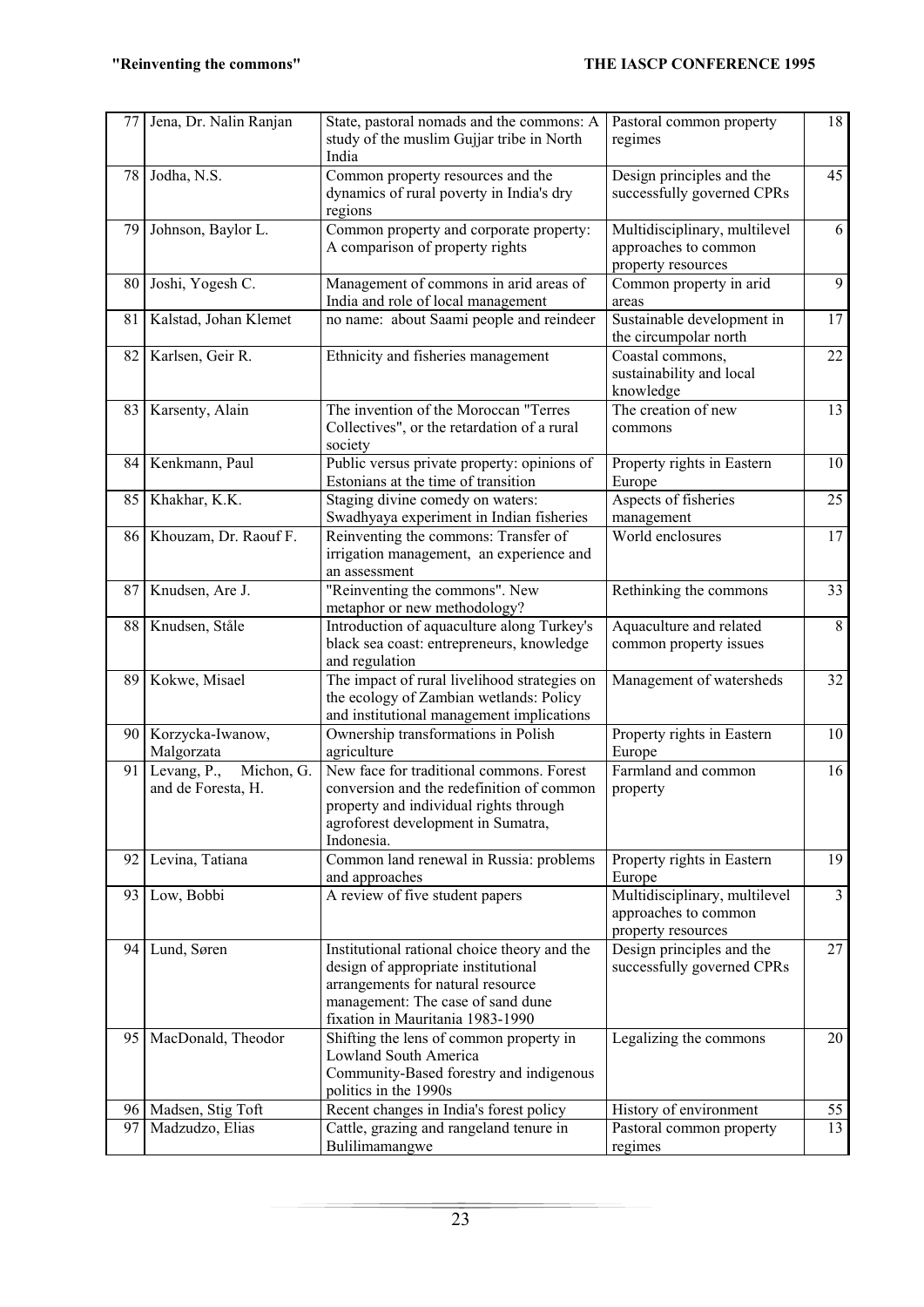| 98  | Madzudzo, Elias                                                                                                | Local institutions for natural resource<br>management in Bulilimamangwe,<br>Zimbabwe                                                                          | Pastoral common property<br>regimes                  | 23              |
|-----|----------------------------------------------------------------------------------------------------------------|---------------------------------------------------------------------------------------------------------------------------------------------------------------|------------------------------------------------------|-----------------|
| 99  | Magga, Ole Henrik.                                                                                             | Rights for indigenous people                                                                                                                                  | Plenary                                              | 13              |
| 100 | Maheshwari, R.C.                                                                                               | Utilization of common property resources<br>for making a village self-reliant - a case<br>study                                                               | Management of watersheds                             | $\overline{15}$ |
|     | 101 Manning, Peter                                                                                             | Man aging Namibia's fisheries as a vehicle<br>for development: A common pool resource<br>or candidate for tradeable pool rights                               | Privatizing the fishing<br>commons                   | $\overline{7}$  |
|     | 102 Marciniak, Boguslaw and<br>Jentoft Svein                                                                   | Fisheries management in post-communist<br>Poland: Prospects of user-group<br>participation                                                                    |                                                      | 29              |
|     | 103 Mathis, Mitchell L.                                                                                        | The effect of funk capital on the optimal<br>management of an open access search<br>fishery                                                                   | Aspects of fisheries<br>management                   | 16              |
|     | 104 Maurstad, Anita                                                                                            | Customs in commons - commons in court:<br>Fishermen's customary practice and<br>statutory law concerning the cod-fishery on<br>North-Norwegian waters         | Indigenous knowledge and<br>sustainable commons      | 14              |
| 105 | McCay, Bonnie J.                                                                                               | Robert McC. Netting's work as a Cultural<br>Ecologist                                                                                                         | Plenary (Netting memorial<br>lecture)                | 14              |
| 106 | McCay, Bonnie J.                                                                                               | "That's not right": Resistance to enclosure<br>in Newfoundland fisheries                                                                                      | Privatizing the fishing<br>commons                   | 19              |
|     | 107 McKean, Margaret A.                                                                                        | Common property regimes as a solution to<br>problems of scale and linkage                                                                                     | Ecological and institutional<br>linkages             | 17              |
|     | 108 Mearns, Robert                                                                                             | Community, collective action and common<br>grazing: The case of post-socialist<br>Mongolia                                                                    | Pastoral common property<br>regimes                  | 56              |
| 109 | Mehta, Madhusudan<br><b>Brijlal</b>                                                                            | Re-inventing the commons: Problems of<br>creation of common property resources in<br>semi-arid and saline areas. A case study of<br>Kachchh district in India | Common property in arid<br>areas                     | 13              |
| 110 | Menaria, Rajendra                                                                                              | Management of drinking water in arid<br>regions: community action in rural<br>Rajasthan                                                                       | Common property resources:<br>problems and conflicts | 5               |
| 111 | Mestelman, Stuart                                                                                              | Studying environmental regulation in<br>laboratory environments                                                                                               | Market mechanisms and<br>collective decision making  | 15              |
|     | 112 Moir, Robert                                                                                               | Voluntary contribution to public goods:<br>Generosity or attempted cooperation                                                                                | Market mechanisms and<br>collective decision making  | 29              |
| 113 | Morgan, Betty N.                                                                                               | Chaos on the commons: Considering the<br>implications of non-equilibrium theory for<br>common property research                                               | Uncertainty, chaos and CPR                           | 23              |
| 114 | Mounolou, J-C and<br>Fridlansky, F.                                                                            | Biodiversity: Scientific stakes and<br>inferences (The case of plants and plant-<br>breeding)                                                                 | Plenary (bio-diversity)                              | 18              |
|     | 115 Mounolou, J. C.,<br>Hardy C., Callou, C.,<br>Vigne, J.-D., Casane, D.,<br>Dennebouy, N. and<br>Monnerot M. | Rabbit mitochondrial DNA diversity from<br>prehistoric to modern times                                                                                        | Plenary (bio-diversity)                              | 11              |
|     | 116 Muller, R. Andrew,<br>Godby, Rob, Mestelman,<br>Stuart and Welland,<br>Douglas                             | Emissions trading with shares and coupons<br>when control over discharge is uncertain                                                                         | Market mechanisms and<br>collective decision making  | 20              |
| 117 | Nesheim, Tore                                                                                                  | The cultural construction of nature -<br>including resources                                                                                                  | Common property resources:<br>problems and conflicts | 9               |
|     | 118 Nielsen, Jesper Raakjær<br>and Jøker, Lars                                                                 | Fisheries management and enforcement in a<br>Danish perspective                                                                                               | Enforcement and controls in<br>marine fisheries      | 13              |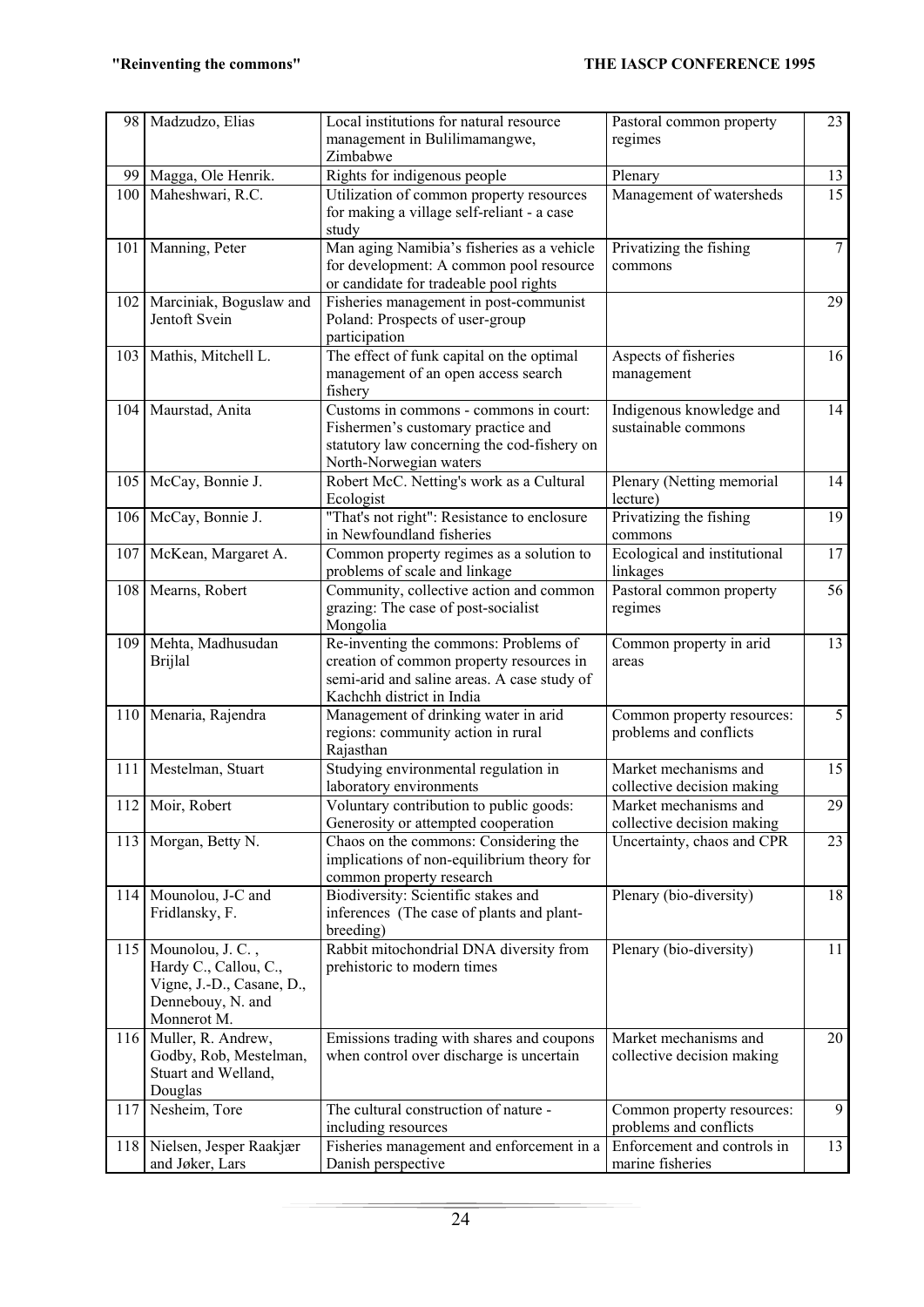| 119 | Nielsen, Jesper Raakjær<br>and Vedsmand, Tomas                                                              | Fisheries co-management: An alternative<br>strategy in fisheries - cases from Denmark                                                                 | Fisheries co-management:<br>Case studies from Africa,<br>Asia and Europe | 16              |
|-----|-------------------------------------------------------------------------------------------------------------|-------------------------------------------------------------------------------------------------------------------------------------------------------|--------------------------------------------------------------------------|-----------------|
| 120 | North, Douglass C.                                                                                          | The new institutional economics and<br>development                                                                                                    | Plenary                                                                  | 8               |
| 121 | Norum, Lars                                                                                                 | The land consolidation courts in Norway:<br>Designing rules for joint ownership                                                                       | Common forest resources in<br>Europe                                     | $\tau$          |
| 122 | Novakovsky, Leonid Ya.                                                                                      | Characteristic features of land privatization<br>in Ukraine                                                                                           | Property rights in Eastern<br>Europe                                     | $\overline{5}$  |
| 123 | Olomola, Ade S.                                                                                             | Sources and resolutions of conflicts in<br>Nigerian artisanal fisheries                                                                               | Conflict management in<br>fisheries                                      | 24              |
| 124 | Olsen, Jonas                                                                                                | Common property or flexible resource use<br>management: Access to Faidherbia Albida<br>in Southern Zambia                                             | Indigenous knowledge and<br>sustainable commons                          | 11              |
| 125 | Olwig, Karen Fog                                                                                            | Caribbean family land: Communal land in a<br>colonial society                                                                                         | Informal institutions and<br><b>CPRs</b>                                 | 24              |
| 126 | Olwig, Kenneth R.                                                                                           | Reinventing common nature: Yosemite and<br>Mt.Rushmore - a meandering tale of a<br>double nature                                                      | Rethinking the commons                                                   | 37              |
| 127 | Osherenko, Gail Esq.                                                                                        | Property rights and transformation in<br>Russia: Institutional change in the far north                                                                | Sustainable development in<br>the circumpolar north                      | 68              |
| 128 | Ostrom, Ellinor,<br>Cleveland, Cutler,<br>Costanza, Robert,<br>Eggertson, Thráinn,<br>Fortmann, Loiuse &al. | The relationship between ecosystems and<br>human systems:<br>Scale challenges in linking property rights<br>systems and natural resource management   | The creation of new<br>commons                                           | $\overline{32}$ |
| 129 | Otterstad, Oddmund                                                                                          | Idea-type models of Norwegian fisheries:<br>model development with practice in mind                                                                   | Aspects of fisheries<br>management                                       | 13              |
| 130 | Ouyang, Xin                                                                                                 | China's action plan: Biodiversity<br>conservation                                                                                                     | Bio-diversity and common<br>property                                     | $\overline{2}$  |
| 131 | Pálsson, Gísli                                                                                              | Learning by fishing: Practical science and<br>scientific practice                                                                                     | Resilience in institutions and<br>ecosystems                             | 24              |
| 132 | Pálsson, Gísli and<br>Helgason, Agnar                                                                       | Ocean and coastal management<br>Figuring fish and measuring men: the<br>quota system in the Icelandic cod fishery                                     | Privatizing the fishing<br>commons                                       | 28              |
| 133 | Patel, Haribhai                                                                                             | Institutional innovation in underground<br>water management in Saurashtra region of<br>western India                                                  | Management of underground<br>water                                       | 21              |
|     | 134 Payne, Holly E.X.                                                                                       | The long-term power of common property<br>resources: Local management of the<br>international demand for shellfish in Chile                           | Whose commons?                                                           | $\overline{22}$ |
|     | 135 Pomeroy, Robert S., Pido,<br>Michael D. and Carlos,<br>Melvin B.                                        | Initiatives towards co-management of<br>marine fisheries and other coastal resources<br>in an island environment: The case of<br>Palawan, Philippines | Fisheries co-management:<br>Case studies from Africa,<br>Asia and Europe | 31              |
|     | 136 Pomeroy, Robert S.,<br>Sverdrup-Jensen, Sten<br>and Raakjaer-Nielsen,<br>Jesper                         | Fisheries co-management - a worldwide,<br>collaborative research project                                                                              | Fisheries co-management:<br>Case studies from Africa,<br>Asia and Europe | 22              |
| 137 | Pradhan, Ujjwal                                                                                             | Governance and legal pluralism:<br>Challenges in irrigation management<br>transfer                                                                    | Management of irrigation<br>systems                                      | 18              |
|     | 138 Prakash,<br>Sanjeev                                                                                     | Informal Institutions, CPR's and the Social<br><b>Context of Fairness</b>                                                                             | Informal Institutions and<br>CPR's                                       | 22              |
| 139 | Prasad, Archana                                                                                             | Inventing the Colonial Commons. forest<br>lands and enclosure in Central India 1860-<br>1935                                                          | Studies of forest resources                                              | 16              |
| 140 | Pribytkova, Irina                                                                                           | Attitudes to privatization of land among<br>Ukrainian peasantry                                                                                       | Property rights in Eastern<br>Europe                                     | 9               |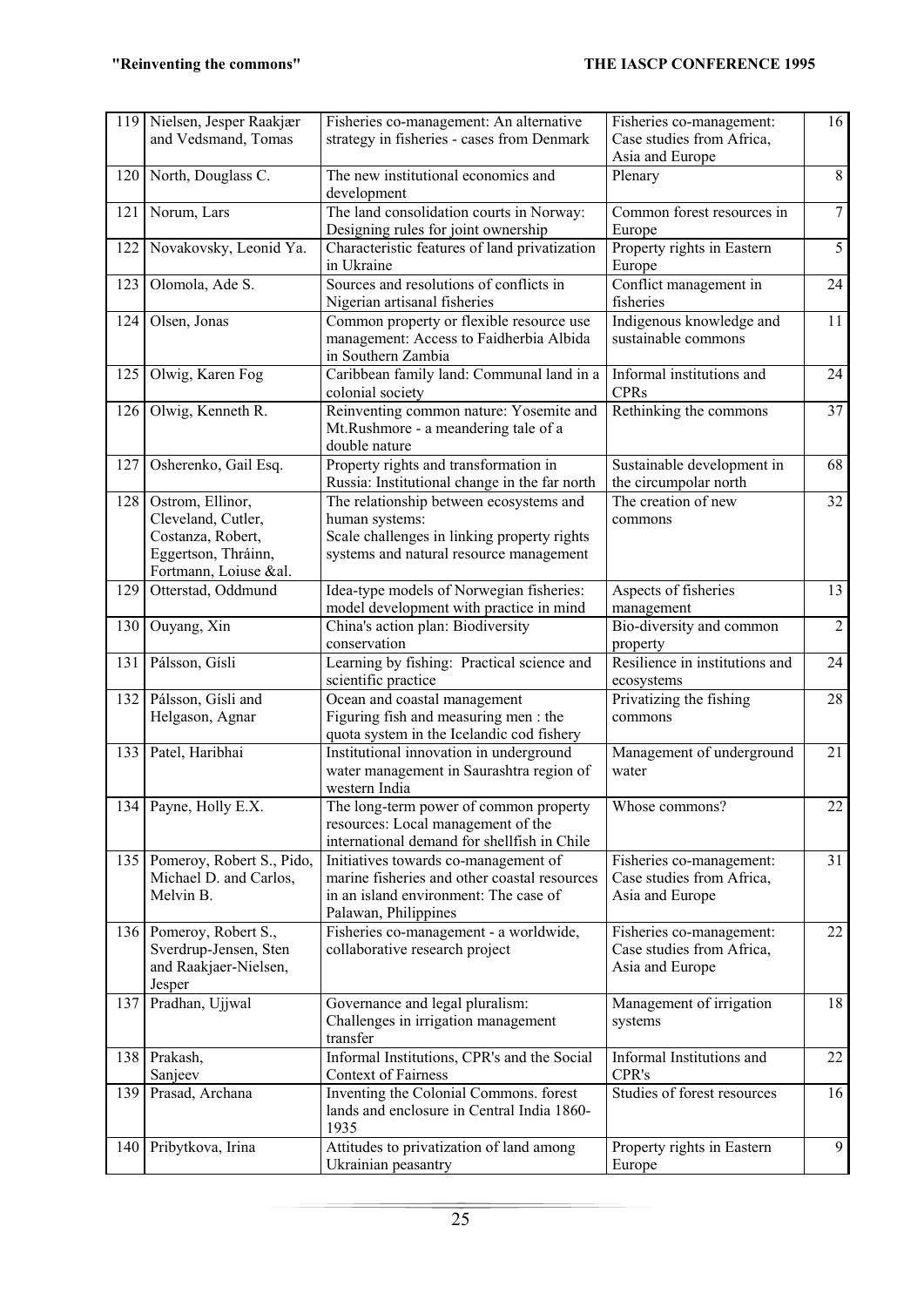|     | 141 Princen, Thomas                                                | A's and B's: Dynamics of resource use<br>among property regimes and states                                                                            | Multidisciplinary, multilevel<br>approaches to common<br>property resources | 16              |
|-----|--------------------------------------------------------------------|-------------------------------------------------------------------------------------------------------------------------------------------------------|-----------------------------------------------------------------------------|-----------------|
| 142 | Queirolo, Lewis E.,<br>Johnston, Richard S. and<br>Zhang, Zhengkun | Transformation of the coastal commons<br>through cooperative fishing arrangements                                                                     | The coastal commons in<br>transition                                        | 12              |
| 143 | Rahman, M. Mokhlesur                                               | Wetlands and biodiversity: A case study of<br>common property resources in Bangladesh                                                                 | Bio-diversity and common<br>property                                        | 10              |
| 144 | Reddy, D. Narasimha                                                | Political economy of state property and the<br>commons: Forests of the Rampa country of<br>South India                                                | State and common property                                                   | 24              |
|     | 145 Ringaker, Øystein                                              | About state common land in the<br>municipality of Beiarn                                                                                              | <b>Excursion</b> to Beiarn                                                  | $\overline{4}$  |
|     | 146 Ripnes, Ann Heidi                                              | Land possession - between collectivism and<br>individualism                                                                                           | Property rights in Eastern<br>Europe                                        | 14              |
|     | 147 Riseth, Jan Åge and Vatn,<br>Arild                             | Development of property regimes and<br>institutional structure for sustainability in<br>the Saami reindeer industry in Norway. A<br>comparative study | Sustainable development in<br>the circumpolar north                         | 25              |
| 148 | Rivza, Baiba                                                       | Attitude of the citizens towards the<br>privatization of land in Latvia                                                                               | Property rights in Eastern<br>Europe                                        | 10              |
| 149 | Robinson, Deborah                                                  | Commercial fisheries in Kodiak, Alaska:<br>Changing relationships to maritime<br>resources in old harbour                                             | Coastal commons,<br>sustainability and local<br>knowledge                   | 11              |
|     | 150 Ruddle, Kenneth                                                | Back to first principles: Clearly defined<br>boundaries                                                                                               | Design principles and the<br>successfully governed CPRs                     | $\overline{12}$ |
| 151 | Ruf, Thierry and Gilot,<br>Luc                                     | History of the irrigation, the constitution of<br>water rights and the role of the state and<br>peasants' communities in Ecuadoran Andes              | Management of irrigation<br>systems                                         | $\overline{17}$ |
| 152 | Rundhaug, Harald                                                   | Reindeer herding in the national park -<br>sustainable practices and multiuse of<br>mountain pastures                                                 | <b>Excursion</b> to Beiarn                                                  | $\overline{4}$  |
| 153 | Rutten, Dr Marcel                                                  | The tragedy of individualizing the<br>commons. The outcome of subdividing the<br>Maasai pastoralist group ranches in Kajiado<br>district, Kenya       | Pastoral common property<br>regimes                                         | 32              |
|     | 154 Rystad, Kyrre                                                  | The Norwegian Farmers Association's fight<br>for re-establishing of common property<br>rights in the counties of Nordland and<br>Troms, North Norway  | Common forest resources in<br>Europe                                        | 10              |
| 155 | Sagdahl, Bjørn K.                                                  | Fishery regulations, enforcement and<br>control.                                                                                                      | Enforcement and controls in<br>marine fisheries                             | 25              |
| 156 | Samantar, Mohamed Said                                             | Theoretical and practical frameworks of<br>analysis of pastoral common property<br>regimes in Somalia                                                 | Pastoral common property<br>regimes                                         | 37              |
| 157 | Sandberg, Audun                                                    | Commons of the North Atlantic coasts                                                                                                                  | Common property resources:<br>problems and conflicts                        | 15              |
| 158 | Sandersen, Håkan T.                                                | Co-management in Caribbean fisheries? -<br>The case of St. Lucia                                                                                      | Dilemmas in comanagement<br>of fish and wildlife                            | 34              |
| 159 | Sárá, Andde (Sara,<br>Anders)                                      | Reindeer economics and their<br>transformations                                                                                                       | Sustainable development in<br>the circumpolar north                         | 16              |
| 160 | Schans, Jan Willem van<br>der                                      | Salmon farming in the UK                                                                                                                              | Aquaculture and related<br>common property issues                           | 14              |
| 161 | Schlager, Edella                                                   | State centred management and local level<br>revolt: The case of Arizona groundwater<br>management                                                     | Whose commons?                                                              | 27              |
|     | 162 Selmi, Adel                                                    | Islam et gestion des ressources naturelles                                                                                                            | Rethinking the commons                                                      | 9               |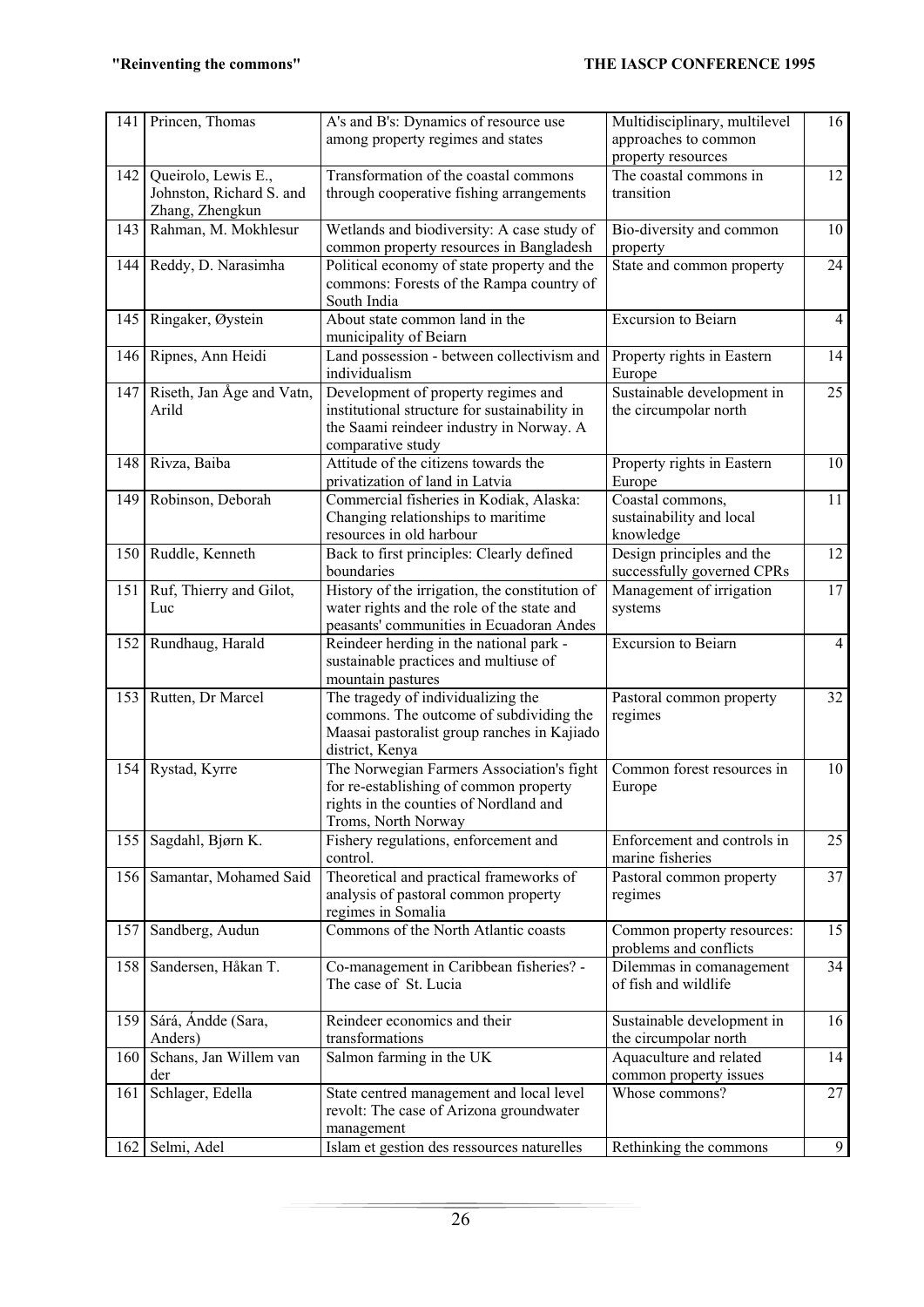| 163 | Sengupta, Nirmal                         | Current forest and water policies in India -                                                                                                                   | The creation of new                                                      | 11              |
|-----|------------------------------------------|----------------------------------------------------------------------------------------------------------------------------------------------------------------|--------------------------------------------------------------------------|-----------------|
|     |                                          | some facts and appraisal                                                                                                                                       | commons                                                                  |                 |
| 164 | Sevatdal, Hans and Rygg,<br>Ola          | Legislation concerning the Norwegian<br>commons                                                                                                                | Common forest resources in<br>Europe                                     | 15              |
| 165 | Shanmugaratnam, N.                       | Nationalisation and privatisation of arid<br>lands and the dilemmas of common<br>resources management in western<br>Rajasthan, India.                          | Common property in arid<br>areas                                         | 23              |
| 166 | Shivacoti, Ganesh P.                     | Local and external supprot in farmer-<br>managed irrigation systems in Nepal:<br>Implication for performance enhancement                                       | Management of irrigation<br>systems                                      | 27              |
| 167 | Shrestha, Suganda                        | Reviving the lost commons through<br>farming systems perspectives: Lessons<br>from a watershed in Nepal                                                        | Farmland and common<br>property                                          | 18              |
| 168 | Singh, Nera M.                           | Collective action for forest protection and<br>management by rural communities in<br>Orissa                                                                    | Management of forest<br>resources                                        | 17              |
| 169 | Singh, R. B. and<br>Pandey, B. W.        | Common resources and sustainable<br>livelihood of mountain environment: A<br>micro-level experience of Upper Kullu<br>Valley                                   | State and common property                                                | 17              |
| 170 | Skogseid, Harald                         | Whose commons? Pastoral nomads moving<br>between others' commons and others'<br>private properties: The case of the kurdish<br>Beritan tribe of Eastern Turkey | Whose commons?                                                           | 6               |
| 171 | Skonhoft, Anders                         | On the exploitation of an unmanaged local<br>common. Hardin's analysis reconsidered                                                                            | Modelling renewable<br>resources under diverse<br>modes of appropriation | 26              |
| 172 | Soriano, Marietta C.                     | Contractors profile and perception of the<br>contract reforestation program in the<br>providence of Tarlac                                                     | Studies of forest resources                                              | 14              |
| 173 | Soroos, Marvin S.                        | Managing the atmosphere as a global<br>commons                                                                                                                 | World enclosures                                                         | 16              |
| 174 | Stanbury, Pamela                         | Property rights: challenges for food security                                                                                                                  | Culture and property rights                                              | 17              |
| 175 | Steins, Nathalie                         | Securing access to the sea: The creation of<br>an "artificial common property resource"                                                                        | Dilemmas in comanagement<br>of fish and wildlife                         | 11              |
| 176 | Sumaila, Ussif Rashid                    | A two-agent model for the arcto-norwegian<br>cod                                                                                                               | Modelling renewable<br>resources under diverse<br>modes of appropriation | 26              |
| 177 | Svarstad, Hanne                          | Tropical genes for sale. Who benefits?                                                                                                                         | Bio-diversity and common<br>property                                     | 22              |
| 178 | Swallow, Brent M.                        | Do contingent contributions imply<br>contingent valuations? Assessing<br>willingness to contribute to local public<br>goods in Kenya                           | Value, values and socio-<br>diversity                                    | 18              |
| 179 | Sørensen, Carol                          | Controls and sanctions over the use of<br>resource in the Kafue Flats of Zambia                                                                                | Informal institutions and<br><b>CPRs</b>                                 | 10              |
| 180 | Takforyan, Ani Cirad-<br>Green           | Wildlife management: New commons as an<br>alternative to protected areas? The case of<br>the Eastern Cameroon Forest                                           | The creation of new<br>commons                                           | 10 <sup>1</sup> |
| 181 | Tana, T.S and<br>Ahmed<br>M.             | Management of freshwater capture fisheries<br>of Cambodia - issues and approaches                                                                              | Aspects of fisheries<br>management                                       | $\tau$          |
| 182 | Thannberger, Elisabeth                   | Common countryside management based<br>on contracts: a case study                                                                                              | Farmland and common<br>property                                          | 14              |
| 183 | Thapa, Man B.                            | Indigenous institutions and pasture<br>management in high altitude Nepal                                                                                       | Informal institutions and<br><b>CPRs</b>                                 | 6               |
|     | 184 Thébaud, Olivier and<br>Renard, Yves | Decision-making processes in the<br>management of coastal commons: case<br>studies from the Caribbian                                                          | Aquaculture and related<br>common property issues                        | 18              |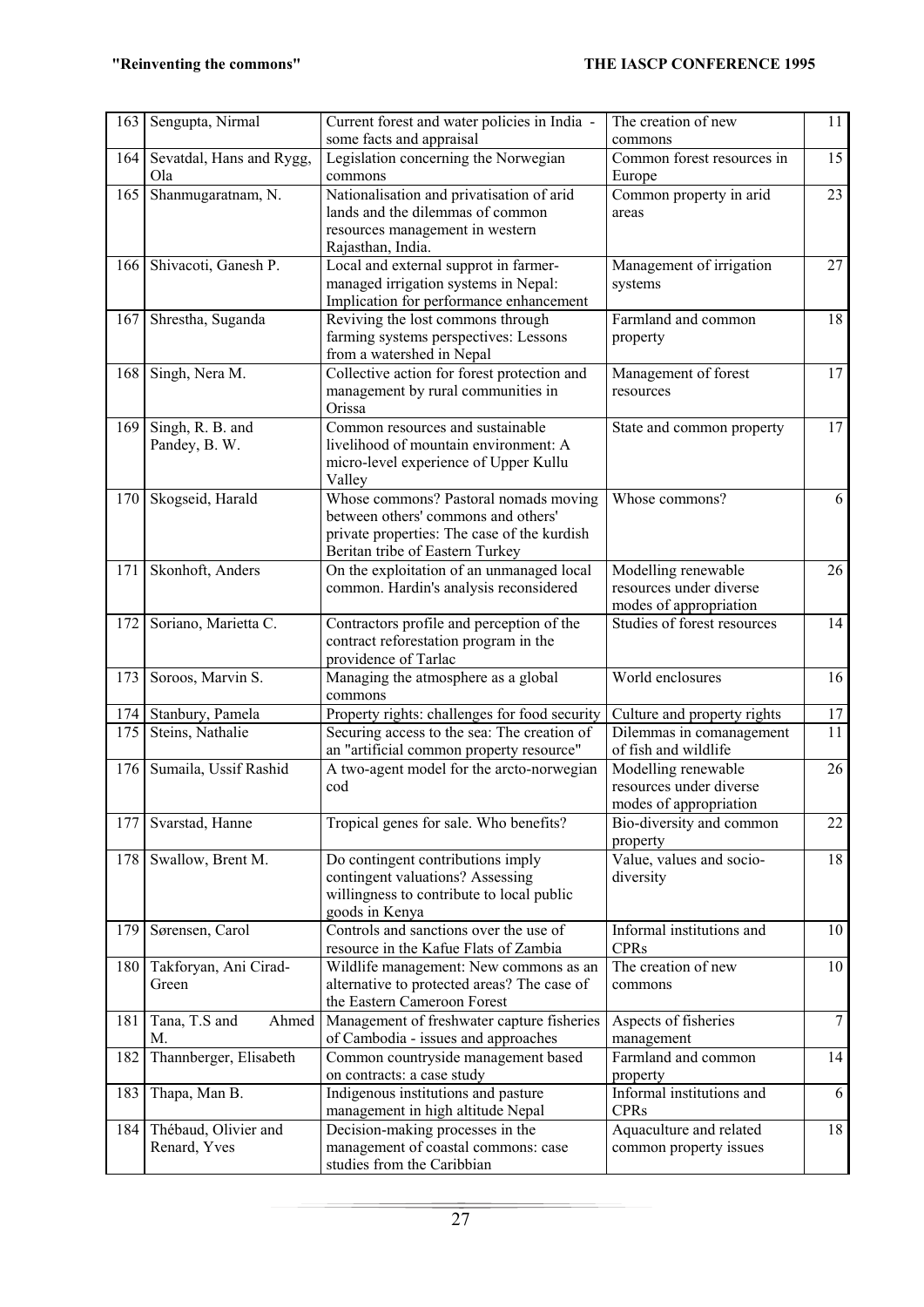| 185 | Thomson, James T.                     | Mali: The enabling framework for user-<br>based governance of forest resources                                                                | Studies of forest resources                               | $\overline{13}$ |
|-----|---------------------------------------|-----------------------------------------------------------------------------------------------------------------------------------------------|-----------------------------------------------------------|-----------------|
| 186 | Townsend, Ralph E.                    | Preserving community interests under<br>fisheries enclosure                                                                                   | Resilience in institutions and<br>ecosystems              | 11              |
| 187 | Tretvik, Aud Mikkelsen                | Fields and forests<br>Legislation, management and the view of<br>common property on Norway in the 17th<br>and 18th century                    | Common forest resources in<br>Europe                      | 12              |
| 188 | Tungittiplakorn,<br>Waranoot          | Common property resource as a solution to<br>the conflict between Highlands and<br>Lowlands                                                   | Management of forest<br>resources                         | 22              |
| 189 | Turay, Foday                          | Managing exploitation rights in the inshore<br>marine fisheries of Sierra Leone                                                               | Coastal commons,<br>sustainability and local<br>knowledge | 10              |
| 190 | Vásquez León, Marcela                 | Avoidance strategies and governmental<br>rigidity: The case of the small-scale fishery<br>in two Mexican communities                          | Coastal commons,<br>sustainability and local<br>knowledge | 15              |
| 191 | Vedeld, Trond                         | State law or folk law? The dissolution of<br>customary tenure regimes among Fulani of<br>Niger delta in Mali                                  | Pastoral common property<br>regimes                       | 38              |
| 192 | Vestergaard, Torben A.                | A socio-cultural perspective on fisheries<br>management in Denmark                                                                            | Conflict management in<br>fisheries                       | 6               |
| 193 | Weber, Jacques and<br>Bertrand, Alain | From state to local commons in<br>Madagascar: A national policy for local<br>management of renewable resources                                | Bio-diversity and common<br>property                      | 13              |
| 194 | Weigel, Jean Yves                     | Traditional fishery management: some<br>West African lessons                                                                                  | Aspects of fisheries<br>management                        | 13              |
| 195 | Witbreuk, Marc                        | Collective action and regional transport<br>policy                                                                                            | Market failures or the failure<br>of economics?           | 21              |
| 196 | Wittayapak, Chusak                    | Local institutions in common property<br>resources: A study of community-based<br>watershed management in northern<br>Thailand                | Management of watersheds                                  | 28              |
| 197 | Wæraas, Gro                           | Landscaping and local development in<br>France                                                                                                | Common forest resources in<br>Europe                      | 16              |
| 198 | Yonzon, Prasanna                      | Preserving the naturalness of Swayambhu                                                                                                       | Studies of forest resources                               | 6               |
| 199 | Zile, Roberts                         | Changing ownership and the system of<br>property rights in Latvia: Restitution and<br>privatization - legal, economic and political<br>issues | Property right in Eastern<br>Europe                       | $\overline{15}$ |
| 200 | Ørebech, Peter                        | A contribution to the making of tools: the<br>notion of "common property rights"                                                              | Legalizing the commons                                    | $\overline{7}$  |

*Kjetil Breivik 29.11.95 960228 EBerge*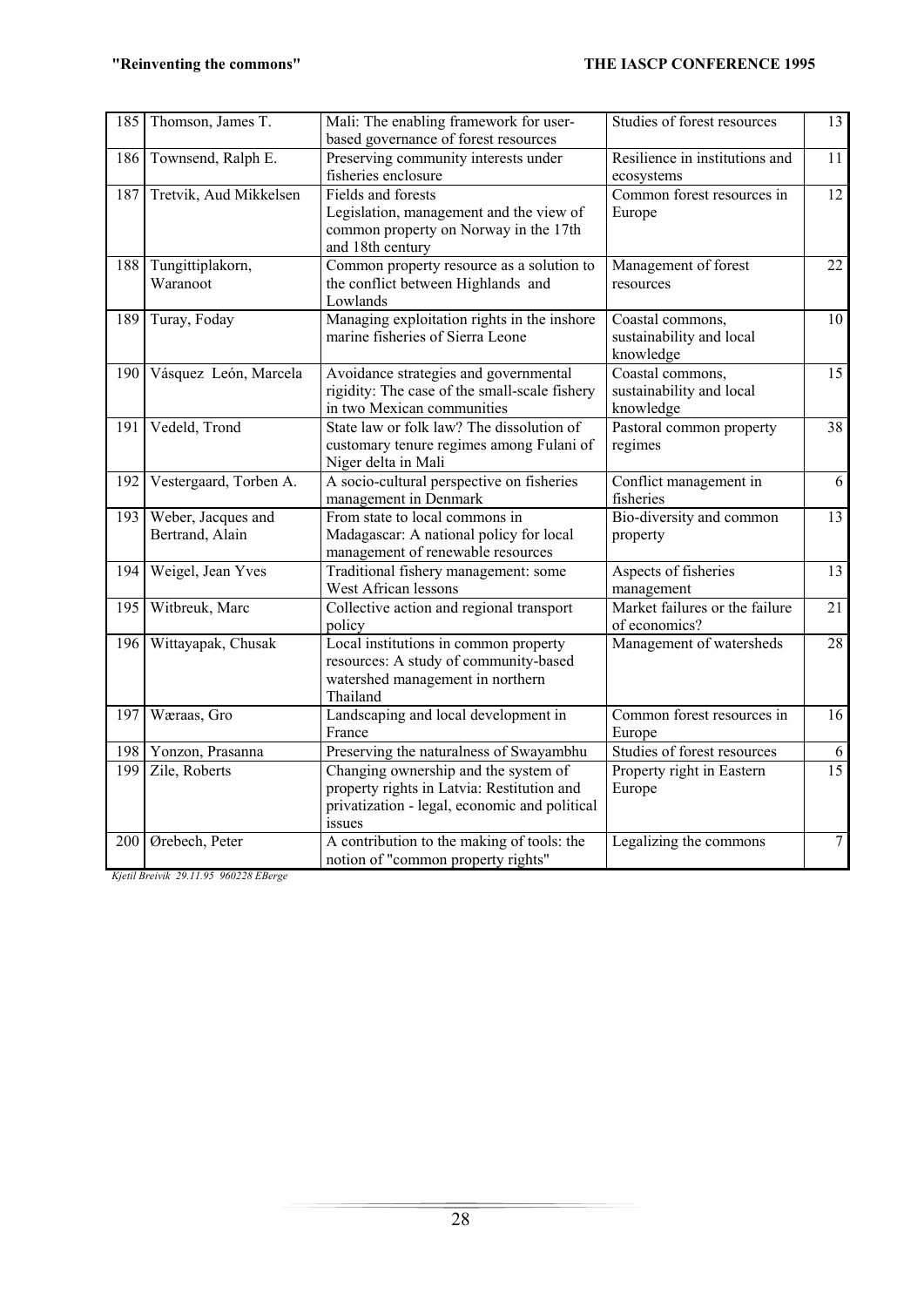<u> 1989 - Johann Barbara, marka a shekara tsa 1989 - An tsa 1989 - An tsa 1989 - An tsa 1989 - An tsa 1989 - An</u>

#### **25 ORGANISING COMMITTEES**

#### **PROGRAMME COMMITTEE**

#### **Norway**

**Associate Professor Erling Berge** Department of Sociology and Political Science,  $AVH$ University of Trondheim, N-7055 Dragvoll tel.: + 47 73 59 17 21; fax: +47 73 59 15 64 e-mail: erling.berge@svf.unit.no

#### Associate Professor Audun Sandberg Høgskolen i Bodø, N-8002 Bodø

tel.. + 47 75 51 73 10 fax: +47 75 51 74 57 e-mail: audun.sandberg@isv.hsn.no

Associate Professor Alf Haakon Hoel NFH/University of Tromsø

**Research Fellow Trond Vedeld** Norwegian Association for Development Research NORAGRIC, Agricultural University of Norway,  $\AA$ s

#### Denmark

Assoc. Research Professor Dr. Elisabeth **Vestergaard** Department of Ethnography and Social Anthropology, Aarhus University

#### Leeland

Professor Gísli Pálsson Department of Anthropology, University of Iceland

#### **Sweden**

Deputy Director Carl Folke The Beijer Institute The International Institute of Ecological Economics The Royal Swedish Academy of Sciences, Stockholm

#### **Einland**

Dr. Kaisa Korpijaakko-Labba Nordic Saami Institute, Kautokeino, Norway

#### **HEAD OF ORGANISING COMMITTEE IN BODØ**

Associate Professor Bjørn Sagdahl Høgskolen i Bodø,

Conference secretary Trond Kristiansen Høgskolen i Bodø, N-8002 Bodø, Norway tel.:  $+4775517316$  switchboard  $+47755172$  $0<sup>0</sup>$  $\text{fax: } +4775517457$ e-mail: Trond.Kristiansen@isv.hsn.no

#### **CONSULTING MEMBERS**

President of IASCP, Professor David Feeny McMaster University, Hamilton, Canada

President-elect of IASCP Professor Margaret A. McKean Duke University, Durham, U.S.A.

**IASCP Secretary/Treasurer Charlotte Hess** Indiana University, Bloomington, U.S.A.

Professor Svein Jentoft University of Tromsø, Norway

Dr. Jacques Weber CIRAD, Paris, France

Research Fellow Are Knudsen The Christian Michelsen Institute Fantoft, Norway

#### **SECRETARIAT**

Conference Secretary **Anne Utvær**, Executive Officer Centre for Sustainable Development Agricultural University of Norway PO Box 5001, N-1432 Ås, Norway tel.: +47 64 94 93 80:  $\arctan 47$  64 94 93 81 e-mail: anne.utvaer@sbu.nlh.no

Dr Ragnar Øygard, Director Centre for Sustainable Development Agricultural University of Norway  $\overline{P.0}$ . Box 5001, N-1432 Ås, Norway tel.: +47 64 94 93 86; fax: +47 64 94 93 81 e-mail: sburo@sbu.nlh.no

#### **CONFERENCE BANK ACCOUNT**

The International Association for the Study of Common Property **Account no 82100475304** Sparebanken NOR Kirkegaten 18 0153 OSLO, Norway